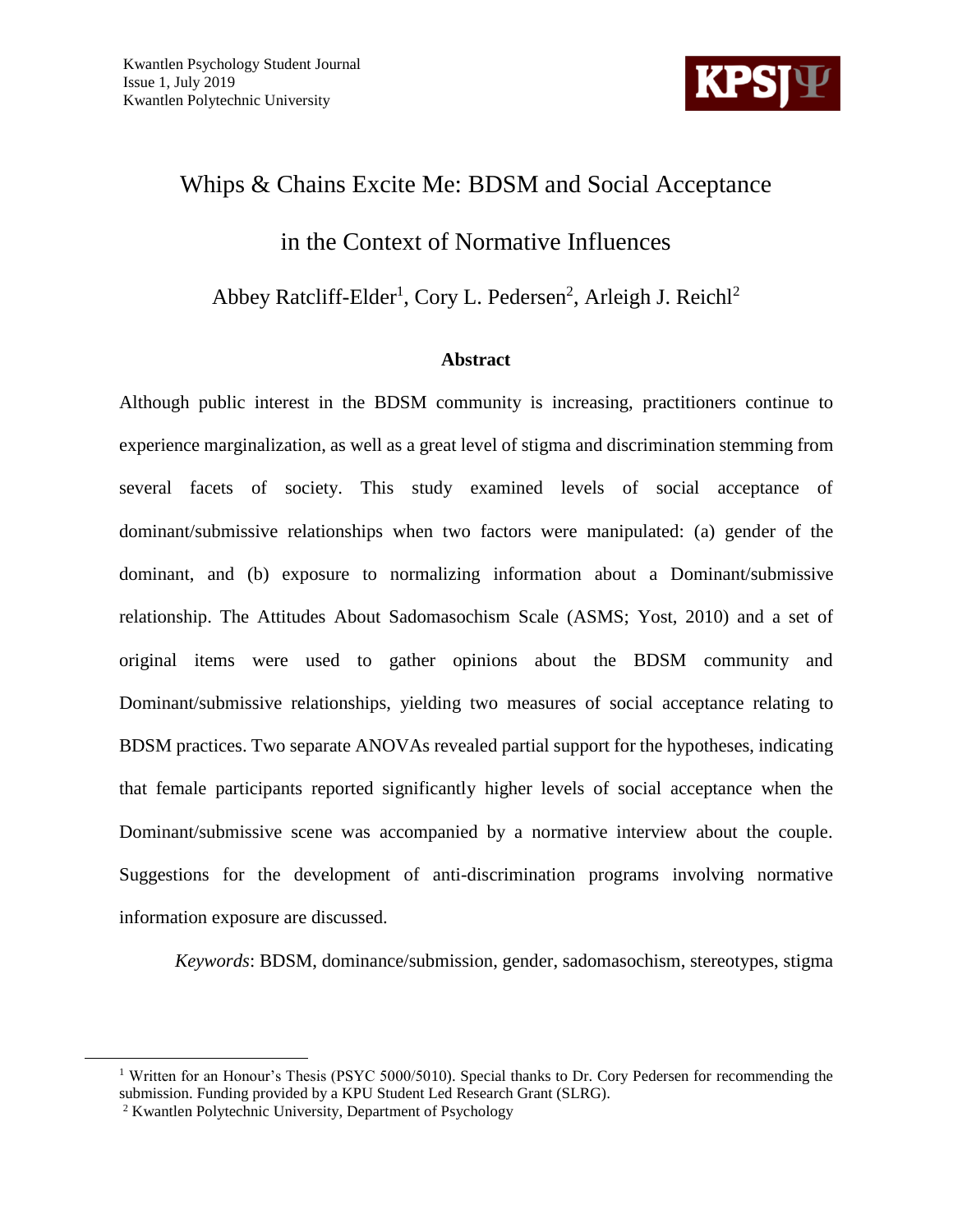#### Whips & Chains Excite Me: BDSM and Social Acceptance

#### in the Context of Normative Influences

BDSM is one of the most misunderstood areas of human sexuality, and as such, those who engage in BDSM activity are members of a marginalized sexual minority (Langdridge  $\&$ Barker, 2007; Wright, 2006). Because a limitless number of sex-related variations, preferences, labels, and activities fall under the umbrella terms "BDSM", "SM", "Leather", or "kink", for the purposes of this study, the terms BDSM and SM are predominantly used to denote a community of individuals and acts therein, whereas the terms "SM-identified", "practitioners", "BDSMers", and "SMers" represent the individuals themselves. As such, several definitions are necessary: The acronym BDSM primarily refers to bondage, discipline, dominance, submission, and sadomasochism. "Sadomasochism" (SM) is most commonly used to describe the relationship between those who are either sadistic (those who enjoy inflicting pain), masochistic (those who enjoy receiving pain), or an amalgamation of the two. The combination of the terms sadism and masochism implies that one cannot exist without the other, and thus "sadomasochism" is considered to be the preferred term of those within the community (Langdridge & Barker, 2007; Moser & Kleinplatz, 2006). Wright (2006) provides a concise definition for this complex concept in that "…sadomasochism or "SM" includes a wide range of alternative sexual practices including: Consensual power exchange, body modification, role play (which highlights the power exchange), and intense physical and emotional stimulation in a sexual context" (p. 218). Contrary to popular belief, power – and not the exchange of pain – is the primary basis of SM (Cross & Matheson, 2006). It is this consensual power exchange that is the focus of the current study.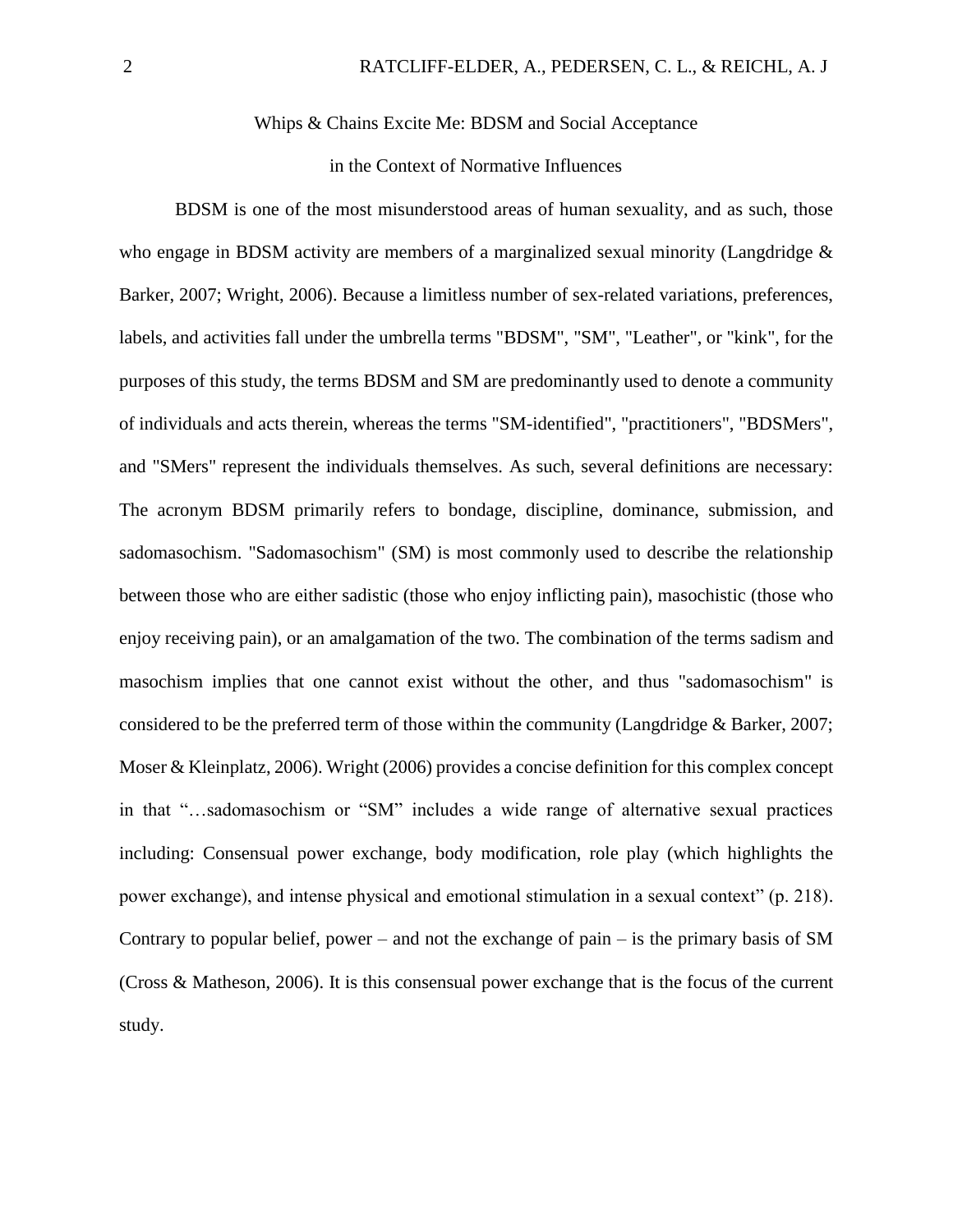This study examined attitudes toward sadomasochism as a variation of human sexuality, with specific inquiry into the social acceptance of dominance (D) and submission (s) within a consensual relationship. A Dominant/submissive (D/s) relationship can involve the exchange of both physical (e.g., physical sensory stimulation and restraint) and psychological (e.g., psychological discipline, power) elements between dominant and submissive partners. This type of relationship can vary in commitment to the dominant and submissive roles with relationships ranging anywhere from "strictly in the bedroom" (to enhance sexual activity) to "24/7 D/s", a far less common version of the dynamic in which the dominant and submissive roles are maintained at all times by the individuals involved. A 24/7 D/s relationship involves total power exchange interactions that extend beyond the bedroom and into day-to-day activities of the individuals in the relationship (Green, 2007). These types of relationships can be quite intricate, involving many combinations of gender, sexual orientation, number of partners, and even family units with children. Many who engage in Dominant/submissive fantasy role play do so to transform dominance and submission into a personalized, meaningful sexual experience (Yost, 2007) and report that this type of interaction is far more stimulating than purely physical relationships because it also involves engaging psychological components necessary for erotic power exchange (Langdridge & Butt, 2005). Langdridge and Butt describe the elements of erotic power exchange in Dominant/submissive role play as an experience above and beyond the physical gratification within a sexual relationship, stating that "[c]uisine is to eating as erotic life is to sex" (p. 66). Evidence of this type of kink in mainstream sexuality can be found in the form of novelty items (e.g., crop whips, fuzzy hand cuffs and blindfolds) that are ubiquitous in adult novelty stores, implying that D/s role play in some form or another may be more prevalent than public perception.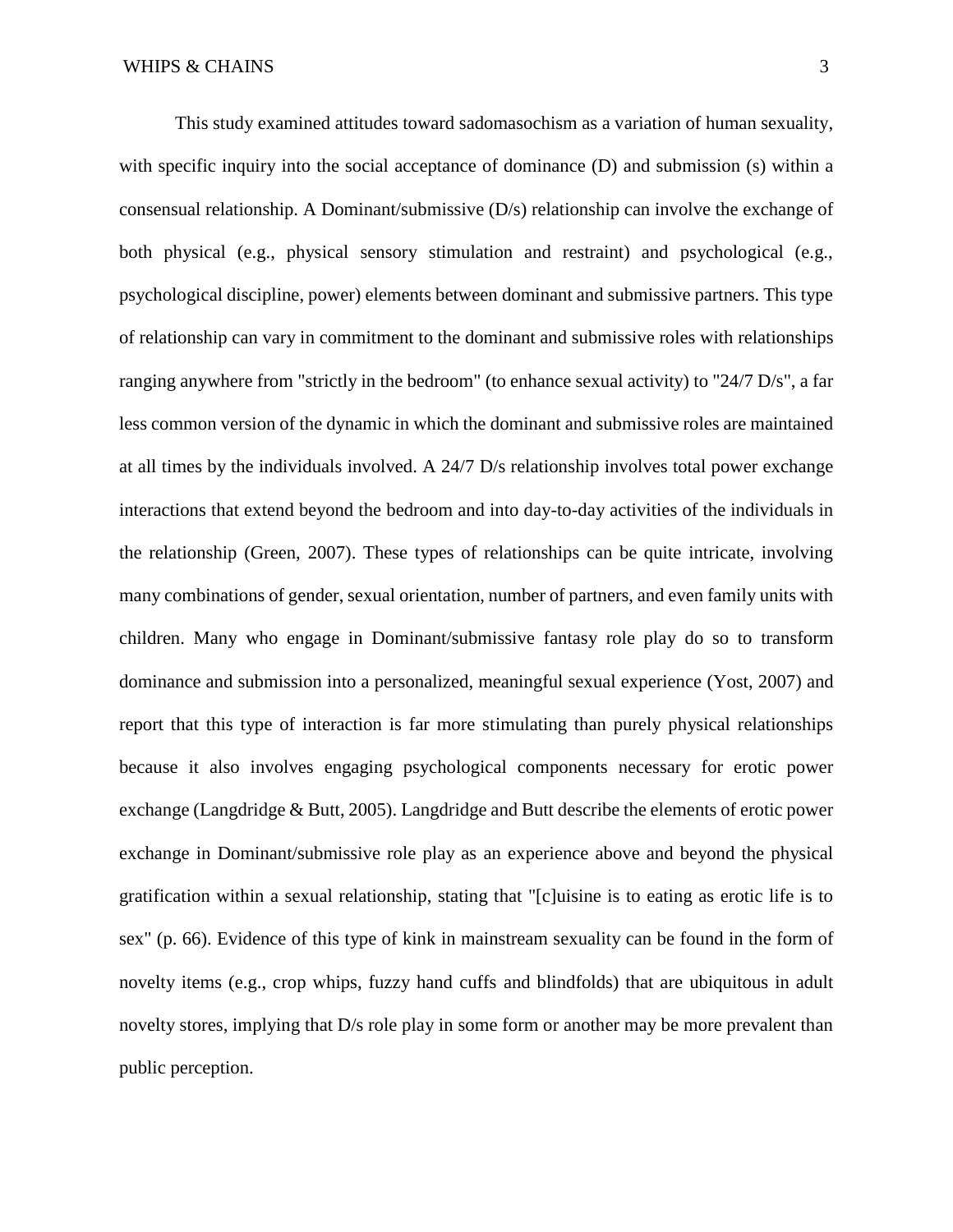Although a visit to an adult bookstore would reveal a great percentage of material related to sadomasochism, it is a vastly under-researched area of human sexuality, possibly for two reasons: (a) It is a 'taboo' subject in mainstream society, and may therefore not be considered a topic of 'priority' for scientific inquiry, and (b) it is quite difficult to obtain information about a group that prefers to remain anonymous. Studies suggest that approximately 10 percent of the population report that they engage in BDSM activity (Kleinplatz & Moser, 2007; Reinisch, Beasley, & Kent, 1990), however this is likely a conservative estimate reflecting a social desirability response bias. It is possible that the number of individuals who report participation in BDSM activity would increase markedly if the term was defined in a broader sense to include all (milder) types of sensation or role play that some may not consider to be 'BDSM' (e.g., blindfolding, spanking, or superficial restraints such as novelty handcuffs or scarves).

Public interest in BDSM has grown significantly, especially within the last few years, with the help of several popular-culture items, among them the best-selling fictional trilogy beginning with *50 Shades of Grey* (James, 2012) in which the protagonist is a male Dominant. A Google search for "BDSM" in 2004 produced 27 million results (Moser & Kleinplatz, 2006) while the same search in 2012 generated 186 million. By this measurement, online popularity of BDSM increased 588% over those 8 years. Elements of BDSM- or fetish-wear have been incorporated into mainstream fashion trends in the form of fishnet stockings, thigh-high boots, leather, and metal studs. Undoubtedly, popular culture has become an influential factor in the public's assessment of BDSM (Sisson, 2007), raising awareness outside of the BDSM community where many consider it to be a sexual subculture (Deckha, 2011; Wright, 2006).

Although interest in the BDSM subculture seems to be on the rise, the academic world has yet to match this ascent with relevant research on the topic. The research conducted on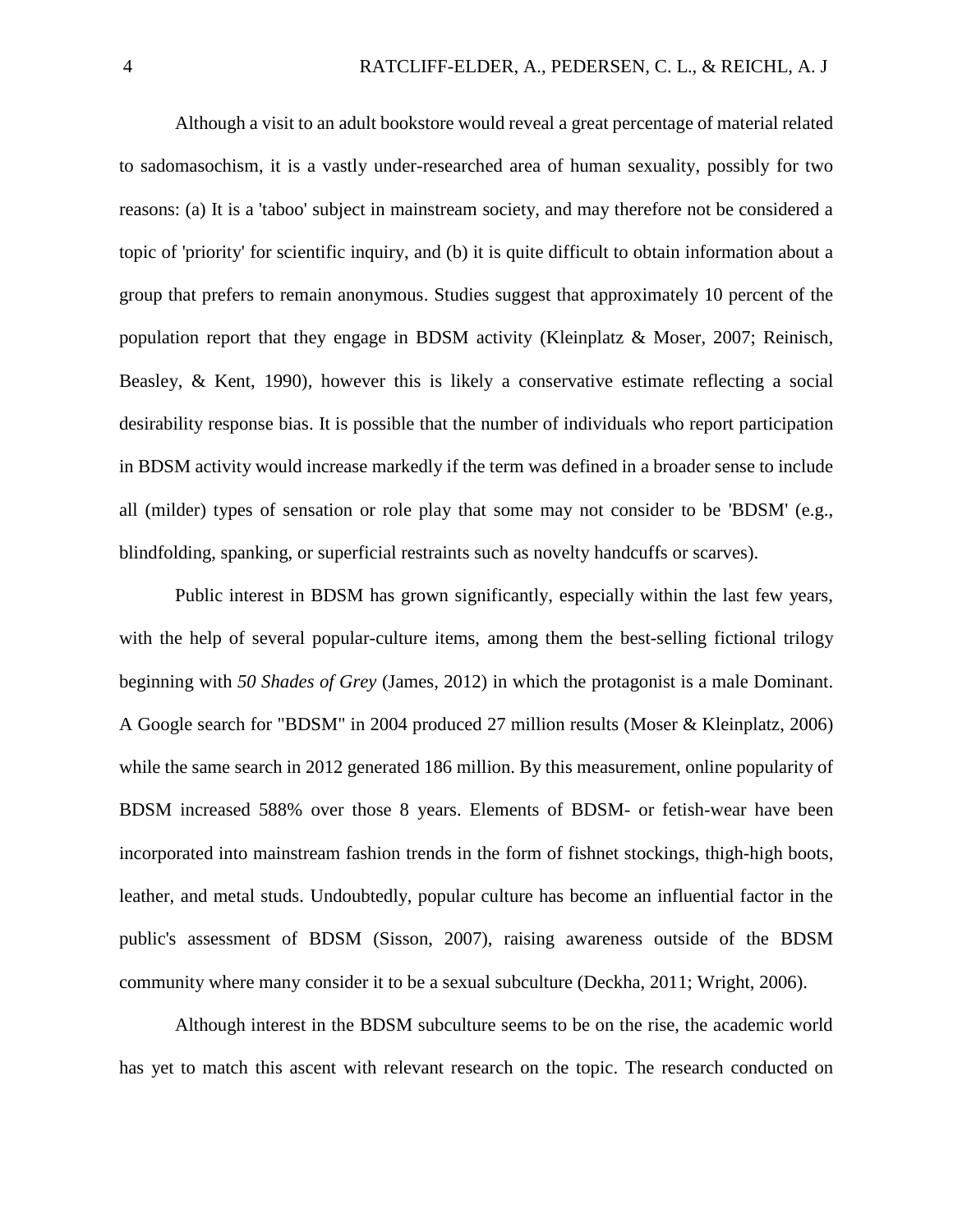consensual SM has been sporadic at best, with work focusing on the dominant and submissive aspects of BDSM even more limited. Virtually no empirical work has been conducted on SMidentified individuals and public perception specifically (Yost, 2010). The present study is, to this author's knowledge, novel and unique research in the field of human sexuality. The two constructs examined are (a) gender, as it applies to the sexual double standard in social acceptance levels of Dominant/submissive relationships, and (b) exposure to normative information about a Dominant/submissive couple and its effects on levels of social acceptance of sadomasochism as a variation of human sexuality. The sexual double standard and social acceptance of the BDSM community are discussed in the following sections.

#### **The Sexual Double Standard**

When asked to visualize "BDSM", most individuals would likely draw on pop culture representations consistent with the erotic, iconic images of sexy pinups in fetish gear that have been prevalent since Bettie Page's popularity as the first "mainstream dominatrix" in the1940's. This popular reference might conjure up images of a sexy leather-clad dominatrix wielding a riding crop and handcuffs standing over her cowering male submissive. Conversely, when asked the same question about male Dominants, rarely would one imagine a man doling out the whiplashes to his subservient female partner. As a culture that does not tolerate violence against women, North Americans have grown accustomed to instinctively condemn any man who assaults a woman, and do not feel the same degree of responsibility to come to the aid of a man receiving a thrashing from his female partner. Within this context, a female dominant, or "femmedomme"/"femdom" may be considered a strong woman standing up for herself and "taking charge", whereas a male dominant may be seen as the perpetrator of domestic abuse (Chancer, 2004). This attitude is still maintained by many individuals, and while actual estimates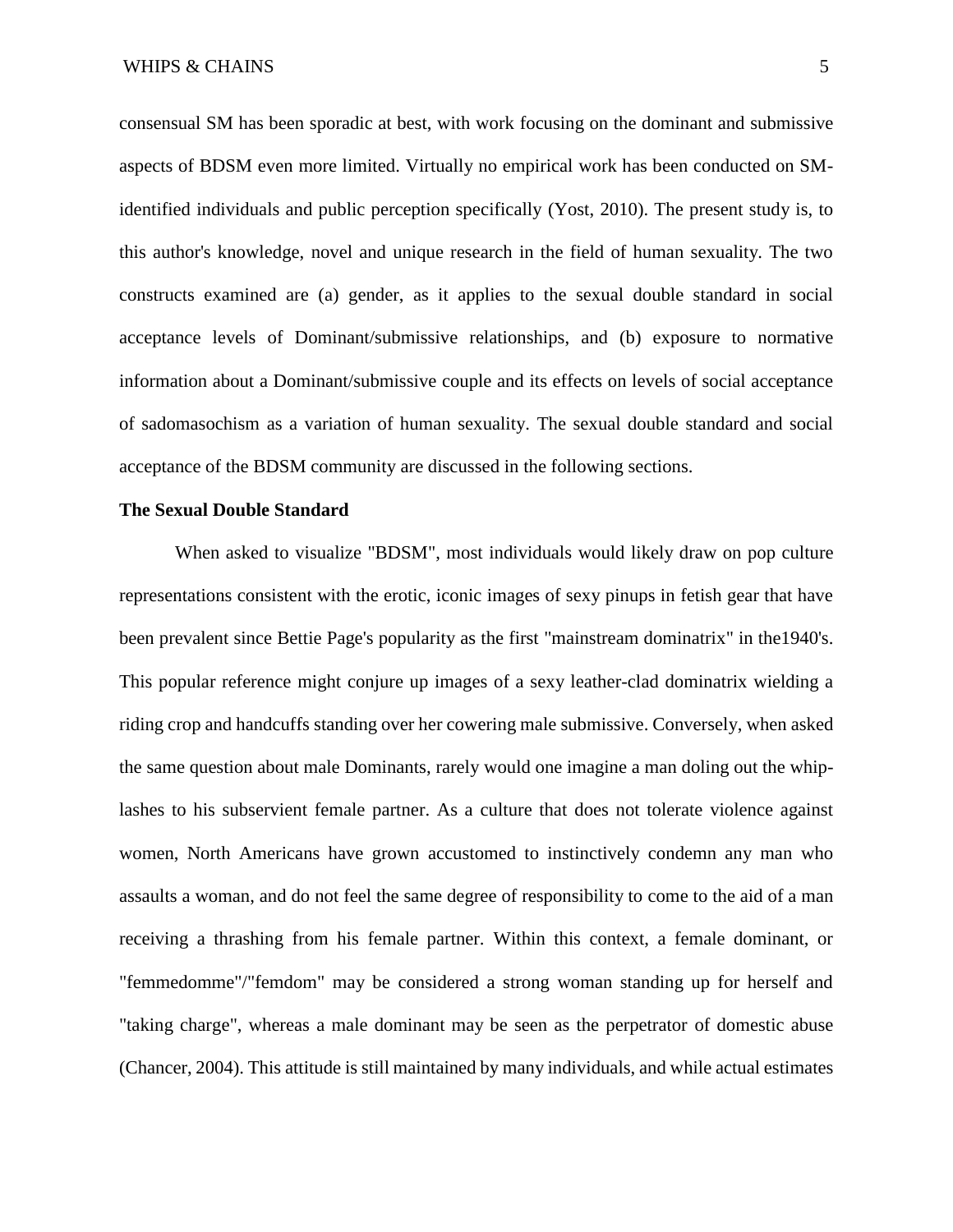are difficult to ascertain, some have found that reported cases of domestic abuse rates for male and female victims are more comparable than previously thought, with women reporting slightly more cases than men (Burczycka & Conroy, 2018; Johnson & Bunge, 2001).

In a patriarchal society, men are considered to be naturally dominant, and women submissive (Bem & Lenney, 1976; McCreary & Rhodes, 2001; Spence & Helmreich, 1980). Buss and Craik (1980, 1981) have found that (a) men tend to act more dominant than women, (b) dominant acts are related to the male gender-role, while submissive acts are related to the female gender-role, and (c) both genders rate dominance as a prototypical act of men, and submission as a prototypical act of women. Therefore, in terms of sexual saliency, a female dominant may be viewed as more appealing, or more atypical, because the concept is taboo: A woman in a position of dominance is not consistent with conventional gender-role norms of North American culture in which hegemonic masculinity is predominant.

#### **Discrimination of SM-identified Individuals**

The majority of SM-identified individuals keep their sadomasochistic lifestyles separate from their "mainstream" lives and limit disclosure of their sexual interests to those who are "kink friendly", due to fear of discrimination by those opposed to their lifestyle (Wright, 2006). SMidentified people are often reluctant to "come out" to anyone outside the community for fear that in doing so they may jeopardize their jobs, friendships or familial relationships (Bezreh, Weinberg, & Edgar, 2012), become a victim of a hate crime (Herek, 2009), or compromise situations in which child custody is in question (Klein & Moser, 2006). For these reasons, most communications within the community that occur in forums such as online chat rooms, BDSMthemed social networking sites, "play parties", and local events predominantly involve the use of aliases for the sake of anonymity. Many of these individuals are aware of publically-held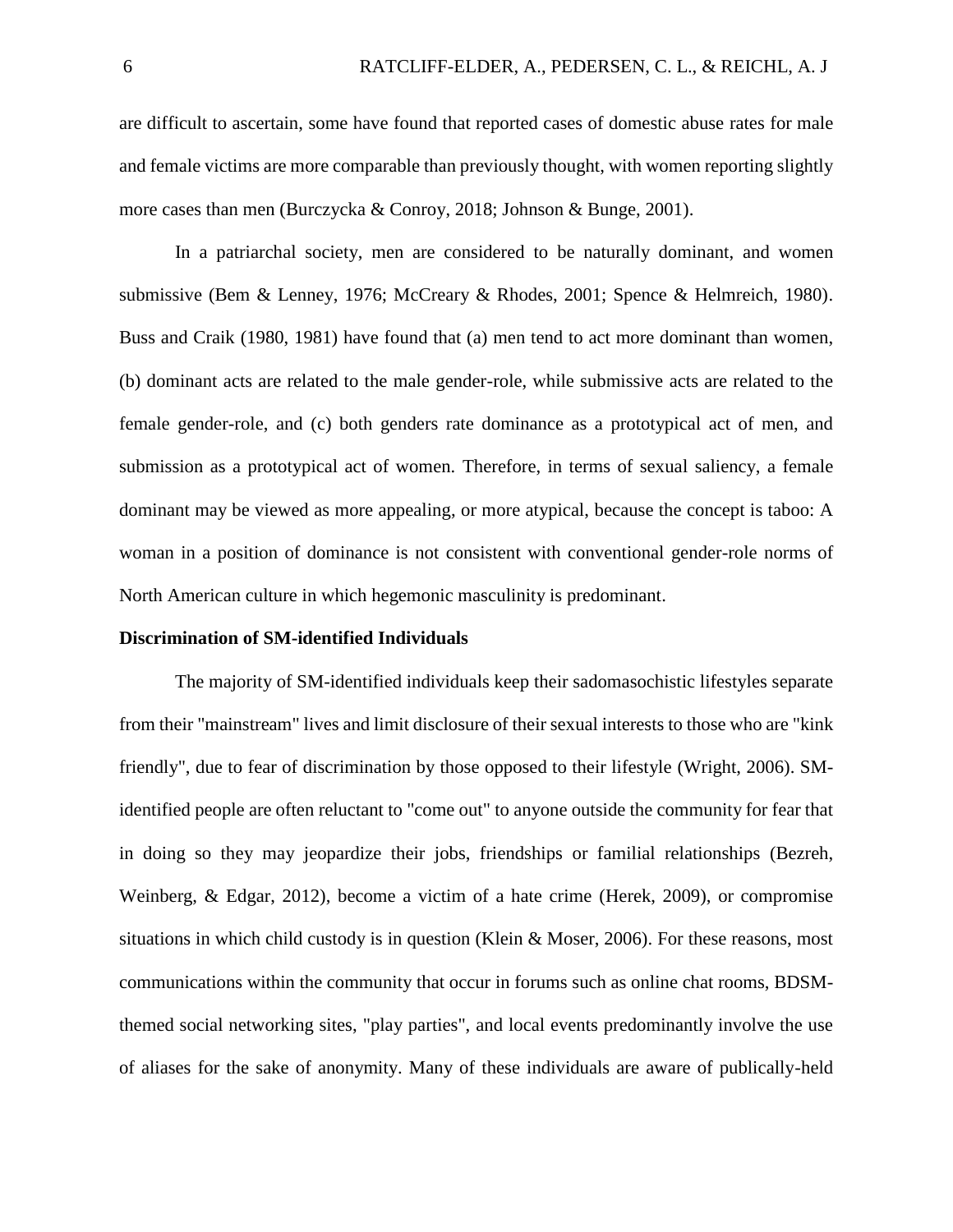stereotypes and believe that the majority of these stereotypes are based on misinformation about the BDSM community (Barker, Gupta, & Iantaffi, 2007). Some of these stereotypes imply that individuals who engage in BDSM-related activities are violent, mentally unstable, and sexually irresponsible (Wright, 2006). Richters and colleagues (2008) found that in actuality, BDSM-ers had a lower incidence of psychopathology, higher levels of self esteem, and were less likely to be violent than the national averages of non-BDSM practitioners for these characteristics. They also found that contrary to popular belief, preference for BDSM is not associated with past sexual abuse, psychopathology, or sexual difficulties (Richters, de Visser, Rissel, Grulich, & Smith, 2008). Similarly, Wismeijer and Van Assenn (2013) found that relative to a control group of non-BDSM practitioners, participants with BDSM experience in either the dominant or submissive role were in slightly *better* psychological health.

Those within the community suggest that inaccurate media portrayals are partially to blame for perpetuating the stereotypes regarding BDSM practitioners (Anonymous, personal communication, October, 2012; Barker et al., 2007). Films, books, and news casts sensationalize atypical situations that are not accurate portrayals of SM practitioners in which characters perpetrate violent crimes involving SM-like sexual undertones. Although mass media does have an influential effect on the public, several underlying social constructs are primary contributors to the stigmatization and discrimination felt by members of the BDSM community and are discussed in the following sections.

**SM and Feminism.** Many feminist groups are opposed to SM (and pornography) because it perpetuates the ideals of the traditional, patriarchal society in which men are dominant over women (Wright, 2006). However, this type of belief seems to be limited to a male-dominant, female-submissive relationship. Ideally, in an egalitarian relationship, neither gender would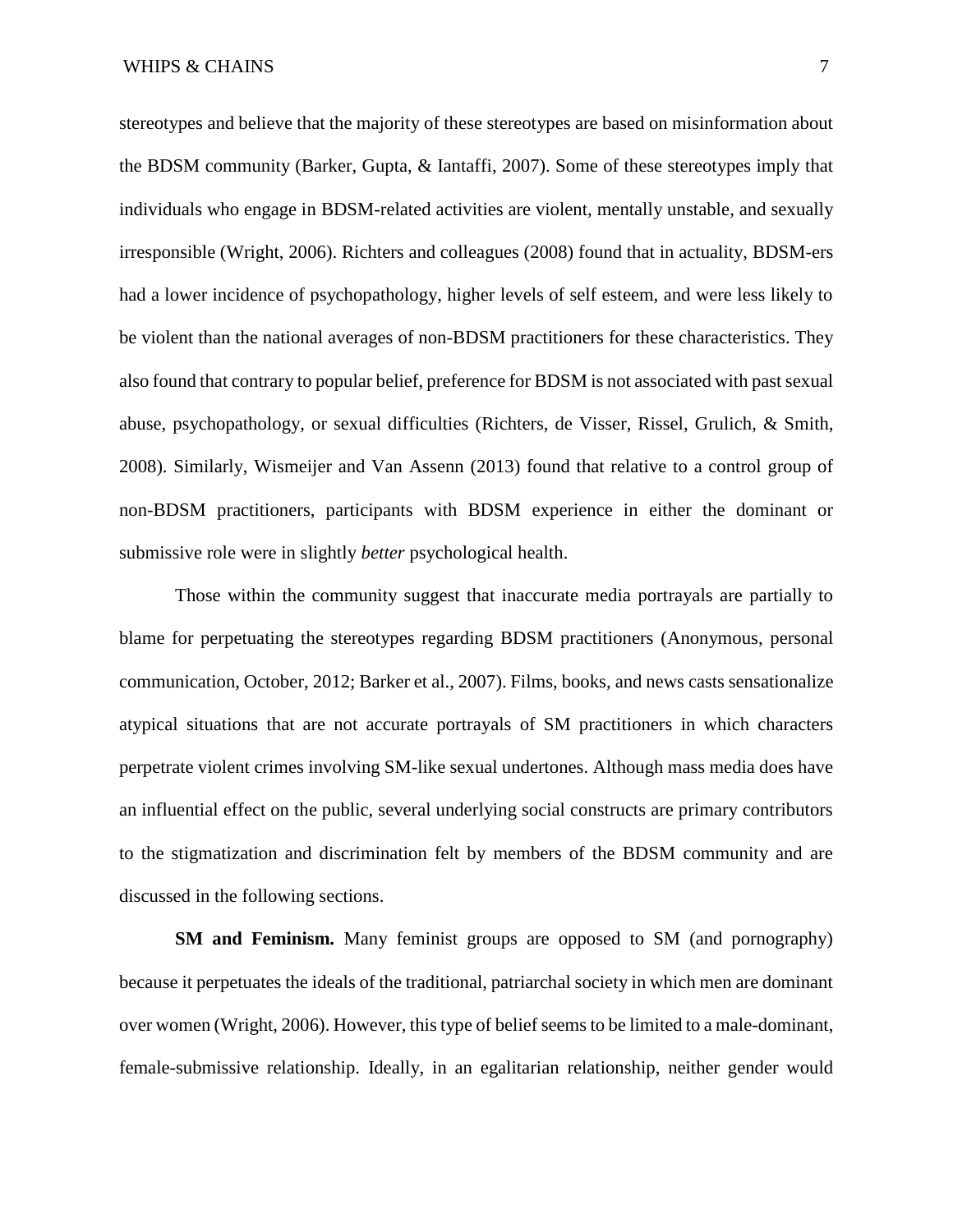reign over the other. Feminist supporters of sadomasochism claim that for this reason, it should only be lesbians who practice SM (Rubin, 1981). Some from the post-colonial feminist camp liken SM to the male-dominated ritualistic practices of infliction of pain and body modification (e.g., genital mutilation, foot-binding, and *sati*) in non-Western countries (Deckha, 2011). Radical feminists view the practice of SM as misogynistic and anti-feminist, and that participation in dominant activities in any manner indicates an acceptance of the patriarchal dogma on which dominance and submission are based (Cross & Matheson, 2006). This view maintains that SM practitioners must, by extension, also hold anti-feminist attitudes, although this was not substantiated when tested by Cross and Matheson (2006): SM practitioners were found to hold relatively *pro*-feminist views, reflecting a pro-egalitarian attitude.

**SM as Psychopathology.** The majority of research conducted on sadomasochism is focused on SM as a form of psychopathology rather than on the phenomenology of the individuals themselves (Langdridge & Barker, 2007). A relatively broad spectrum of research has been conducted on discrimination and stigmatization of the LGBT (lesbian, gay, bisexual and trans) and HIV-positive communities, however very little work has explored the BDSM community as another sexual minority group. Although similarities can be drawn between these marginalized groups, major differences are still quite apparent. As homosexuality was considered to be a mental disorder several decades ago, the *Diagnostic and Statistical Manual of Mental Disorders* (*DSM-IV*; American Psychiatric Association [APA], 2000) still listed "Sexual Sadism" and "Sexual Masochism" as paraphilias, a category of sexual disorders that includes pedophilia, voyeurism, and exhibitionism, which are criminal offences (Department of Justice Canada, 2012). Although the diagnostic criteria specify that classification is satisfied in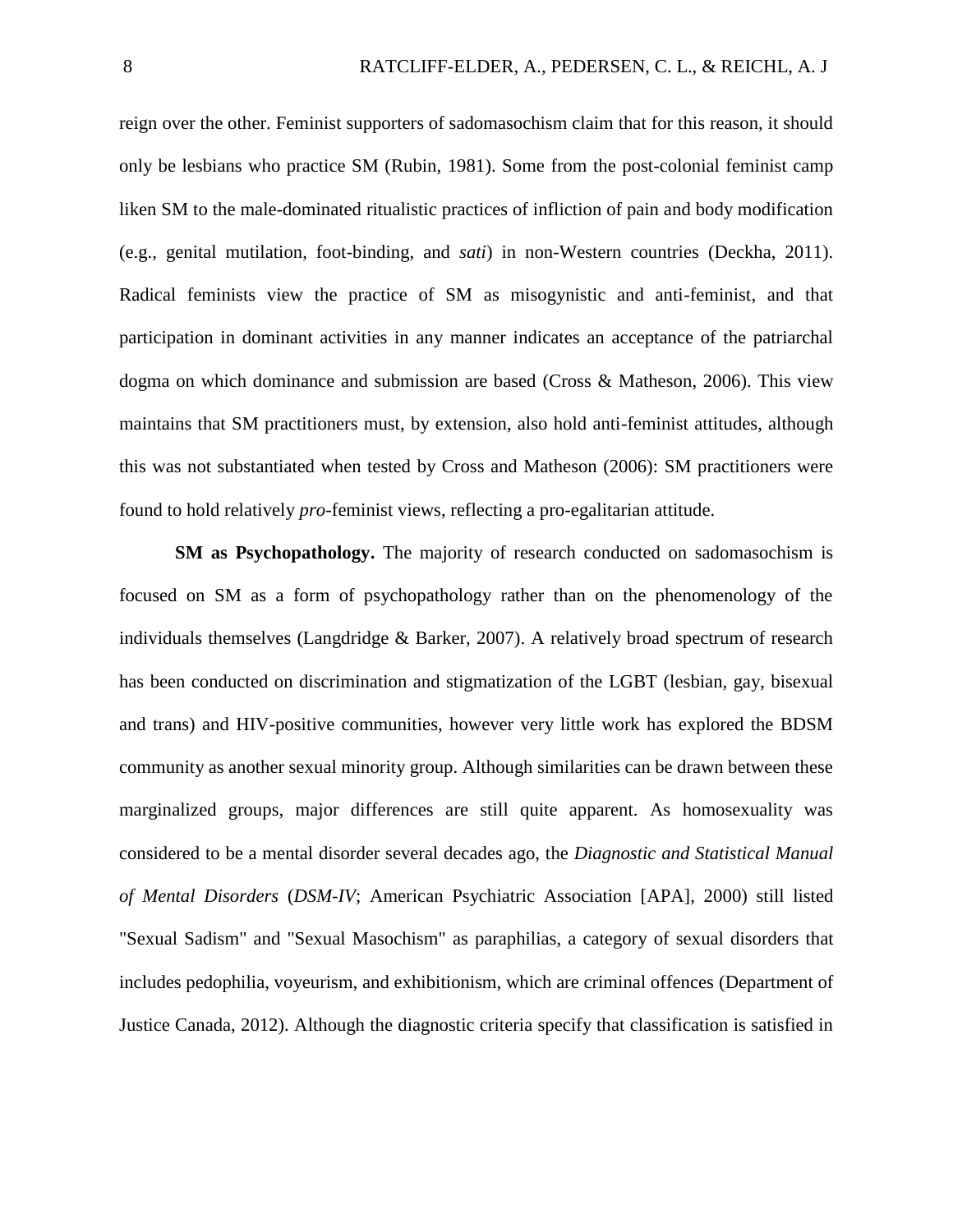cases that involve *non*-consensual acts, the stigma was of course, carried over into the consensual context.

Some researchers (Kleinplatz & Moser, 2007; Moser & Kleinplatz, 2005) suggested that the APA remove SM from the listed paraphilias in subsequent editions of the DSM, their claim being that sadism and masochism should not be classified as "pathological" and should be removed from the DSM because it is a consensual act. The distinction, however, is that the DSM-IV criteria for Sexual Sadism Disorder and Sexual Masochist Disorder specified that the act is *not* consensual (APA, 2000). Nonetheless, this classification as psychopathology extended into publicly held stereotypes and perpetuated the stigma experienced by many BDSM-ers, prompting DSM-V (APA, 2013) developers to note the distinction between behaviour – for example, playing rough – and actual pathology.

**SM and Law.** The primary concern surrounding SM and legal matters involves issues of violence. In the United Kingdom, the Offences Against the Person Act 1861 (United Kingdom Legislation, 2012) states, "Whosoever shall unlawfully and maliciously wound or inflict any grievous bodily harm upon any other person, either with or without any weapon or instrument, shall be guilty of a misdemeanor, and being convicted thereof shall be liable to be kept in penal servitude" (article 47). Possibly the most notable court case involving sadomasochism was that of R vs. Brown, also known as "The Spanner Case" (United Kingdom House of Lords Decisions, 1993), which involved a police raid of a private SM "play party", and subsequent arrest and conviction of several homosexual men. Although consent was given by the submissive parties, this nonetheless sparked the controversial issue of consent: Regardless of the 'assaulted' party's admission of consent, in Canada, the United States, and the United Kingdom, the assault itself is worthy of a criminal charge and the perpetrator(s) may be sentenced to time in prison. Police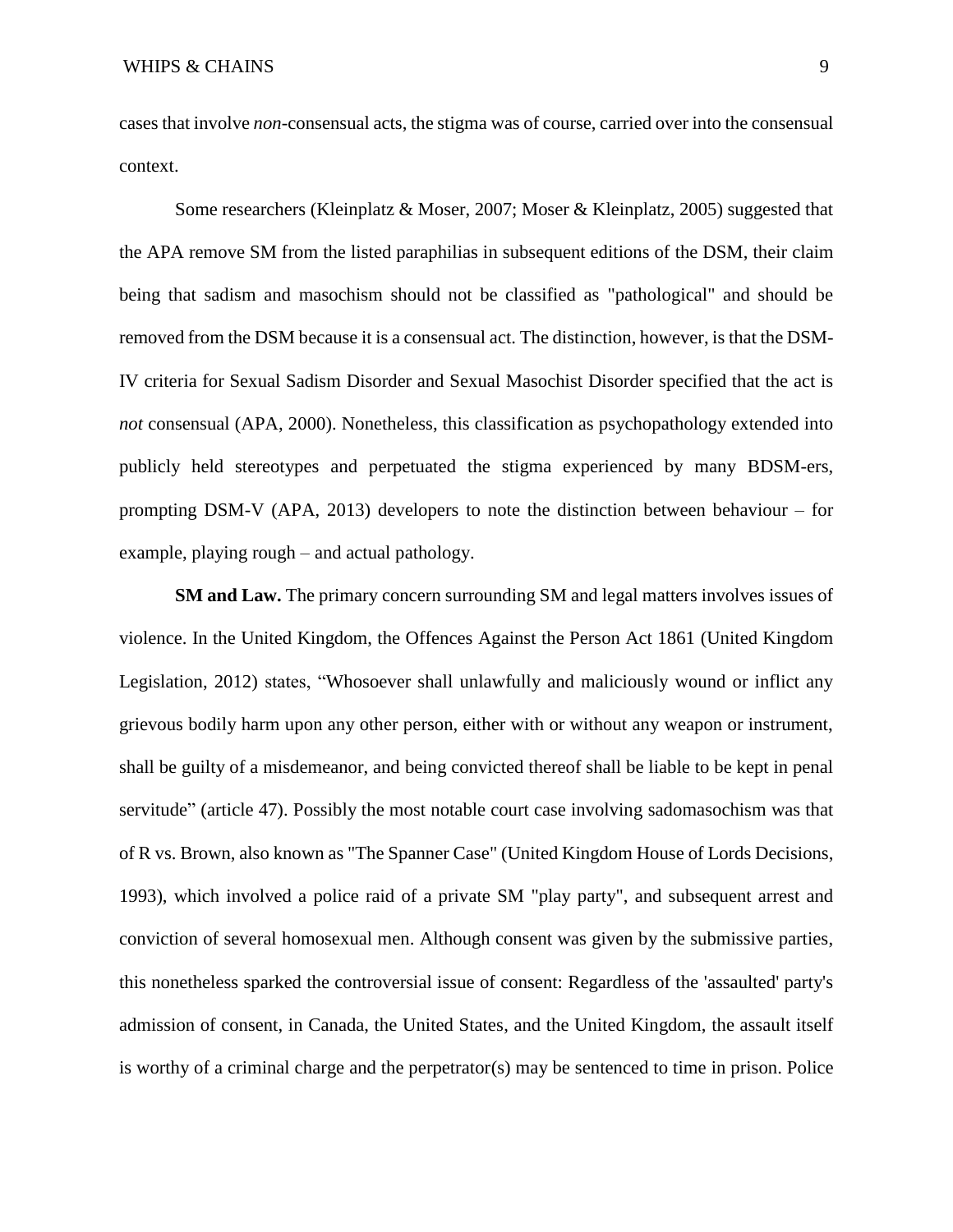raids quite often resulted in the arrests of individuals practicing SM activities, because it is indeed "inflicting bodily harm", although it is entirely consensual (Weait, 2007). This also presents an issue of sexual privacy for many people: Many feel that what happens behind closed doors is of no one's concern but the individuals involved (Green, 2001).

Although sadomasochism in and of itself is not considered illegal, criminal charges have been placed on practitioners and others involved in the community for particular acts that fall under criminal jurisdiction (Weait, 2007). Legally speaking, SM is much like prostitution in that the actual act of *being* a prostitute—or in this case, *being* a BDSM practitioner—is not illegal, however the peripheral acts necessary to carry out prostitution (e.g., exchange of goods, or payment for services rendered) and BDSM (e.g., assault with or without a "deadly" weapon, which can be something as benign as a spanking with a wooden spoon) *are* illegal, and the individual can be taken to court for legal prosecution (Weait, 2007).

**Discrimination from Helping Professionals.** It is quite possible that because of the aforementioned derivations of anti-SM prejudice, those who are involved in the BDSM community are discriminated against by many groups and professionals. Like many other groups that are the target of intolerant aggression, SM-identified individuals experience passive and aggressive acts of discrimination that take the form of anything from rude comments, to refusal of treatment (in a medical or mental health setting), to monetary fines and business closures for proprietors who cater to the BDSM community (Weait, 2007; Wright, 2006). According to the 2008 Survey of Violence and Discrimination Against Sexual Minorities (Wright, 2008a), SMers reported that they were mostly discriminated against by medical doctors and mental health practitioners. Unfortunately, some of these helping professionals are unable to see beyond the "SM diagnosis" to treat their patients with the care and respect that they would give anyone else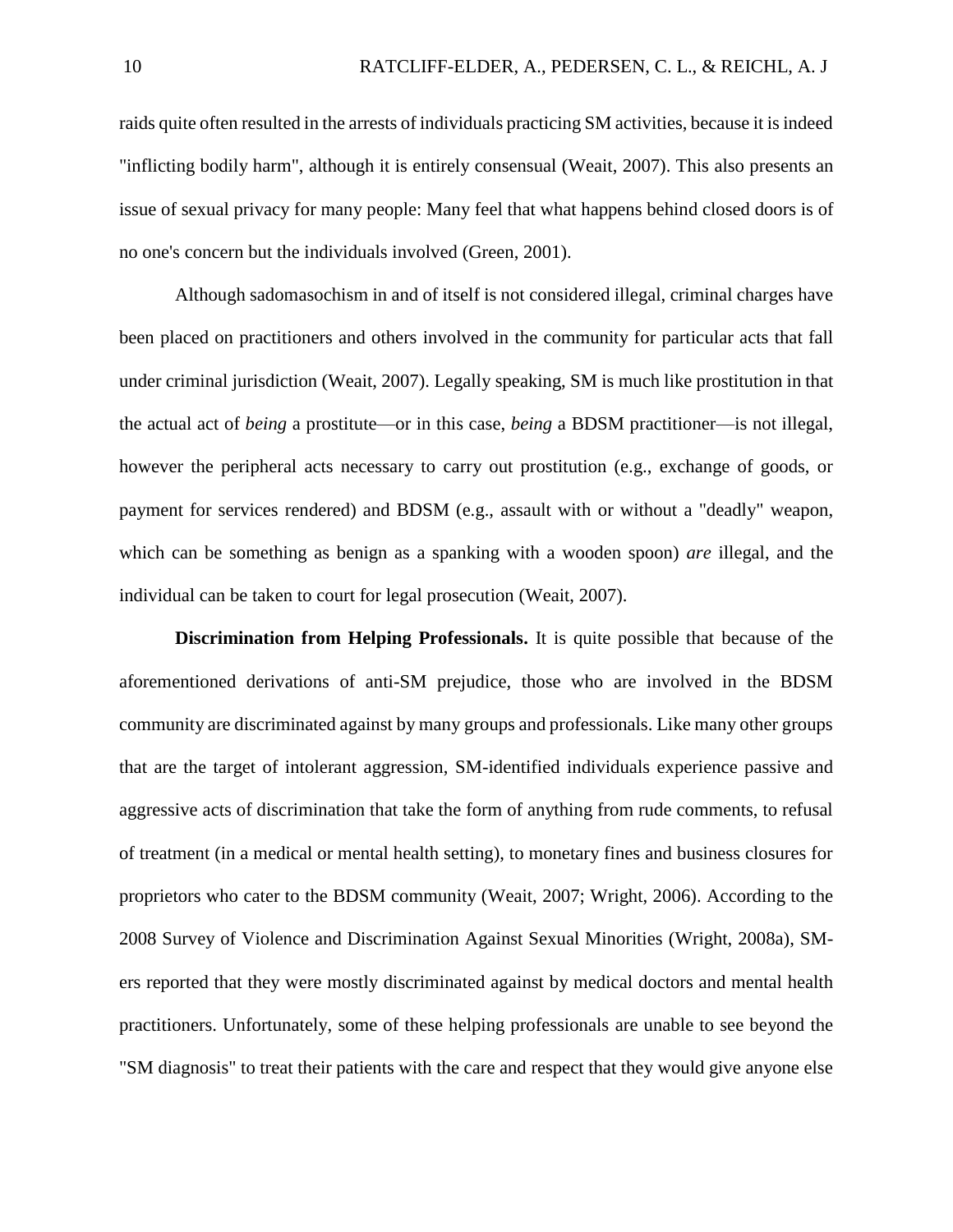outside the BDSM community. These patients seek out help for a variety of ailments unrelated to their SM activity, yet their practitioners refuse to treat them, or in some cases exploit them upon learning that they practice sadomasochism:

My therapist (MSW) was totally flummoxed and astounded by both my bisexuality and the fact that I consider myself a switch. Once I told her about these things, she focused on them almost entirely, neglecting the issues at hand (I didn't have a problem with my bisexuality or my BDSM interactions at the time, they weren't causing any problems in my life/job/family...but my husband's severe alcoholism [did]). She decided she wanted to write a book on her patients' bisexual and BDSM lifestyles, and it got to a point where I couldn't believe I (and my insurance company) were actually paying her to do research for a book. I really needed the help with separating from my husband, learning to detach, learning to put my needs first, and not prurient interest from someone who was supposed to care. (Wright, 2008b, p. 2)

Most BDSM practitioners seek out "kink-friendly" healthcare professionals who are more accepting of their lifestyles to receive the care they need as well as avoid discrimination. However, professionals open to treating alternative sexuality (alt-sex) patients are rare (Anonymous, personal communication, November, 2012; Wright, 2008b).

Through personal communication with individuals (who prefer to remain anonymous), and participation in online BDSM community forums, it is apparent that the depth of compassion and acceptance of others within the community is profound. This community generously welcomes newcomers and seems to be genuinely driven to help promote BDSM acceptance and awareness through community education events and forums. Of course, disputes and disruptions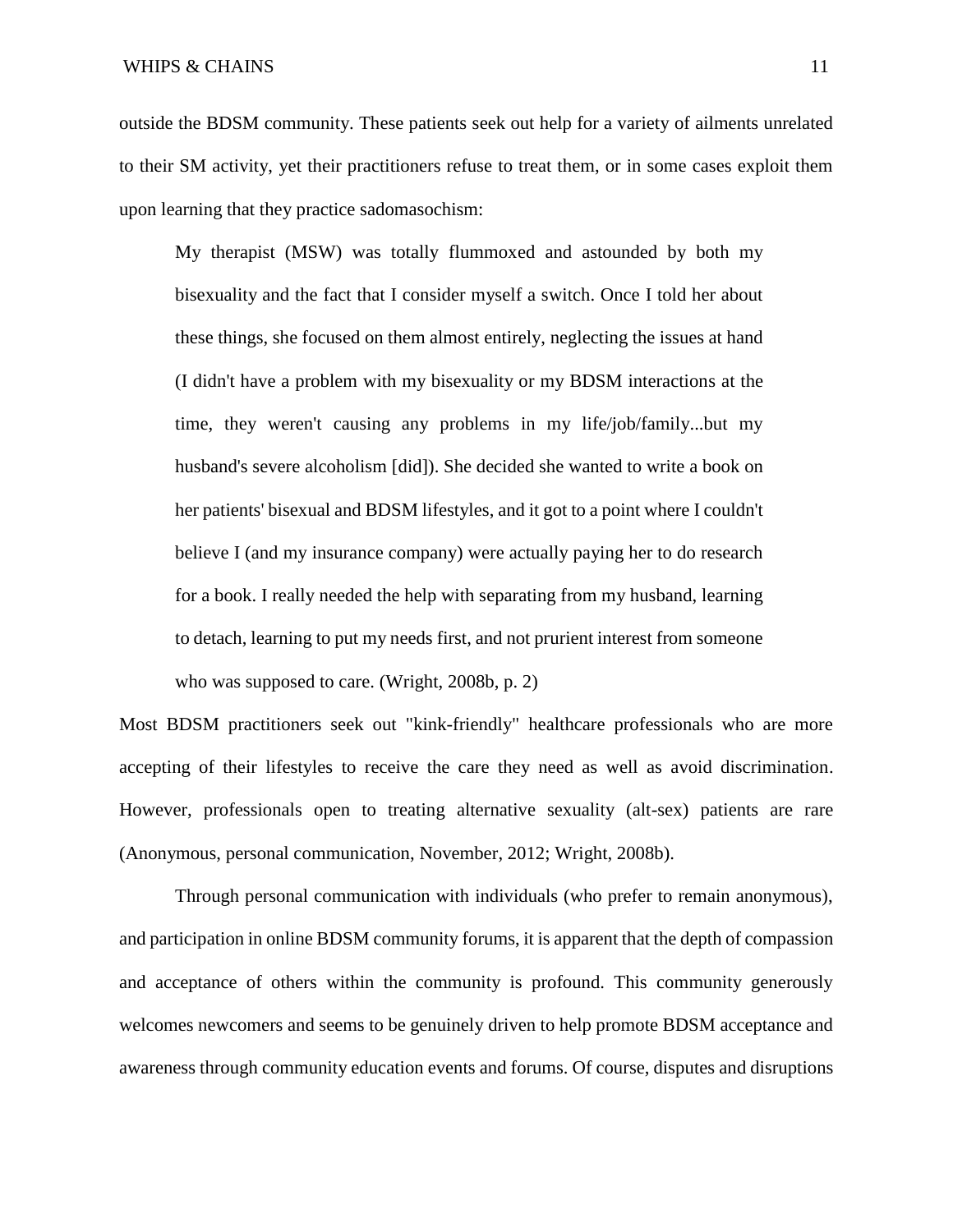occur, as they do in any community, nonetheless there is an obvious sense of legitimate consideration for fellow BDSM-ers. These communications also reinforce understanding of the real-life distress felt by a great number of individuals stemming from the anxiety of "coming out", or "being outed", and the fear of subsequent discrimination by the public. Although some alt-sex education and awareness programs are in place (Sprott & Bienvenu, 2007), certainly more can be done to reduce the stigma felt by this population.

Similarly marginalized sexual minority groups (e.g., the transgender community) are evaluating ways in which social stigmatization can be ameliorated. In an evaluation of transphobia reduction using Intergroup Contact Theory (Pettigrew, Tropp, Wagner, & Christ, 2011; Pettigrew & Tropp, 2006; Pettigrew, 1998), Walch and colleagues (2012) found support for increased levels of "out-group" acceptance when the "in-group" was exposed to normative information about the out-group. The results indicated a significant decline in transphobia when a lecture about the transgender community was followed by a transgender speaker panel (Walch et al., 2012). This concept could easily be applied to social acceptance of the BDSM community: Exposure to normative information delivered by members of the BDSM community may increase levels of social acceptance of BDSM.

Based on the aforementioned research, the following two hypotheses were proposed regarding social acceptance of sadomasochism: Within a Dominant/submissive relationship, (1) women in a position of dominance would be evaluated as more socially acceptable than men in a position of dominance, while men in a position of submission would be evaluated as more socially acceptable than women in a position of submission, and (2) exposure to information that normalizes the relationship of a Dominant/submissive couple would increase evaluations of social acceptability for D/s behaviour as a variant of healthy, normative sexuality.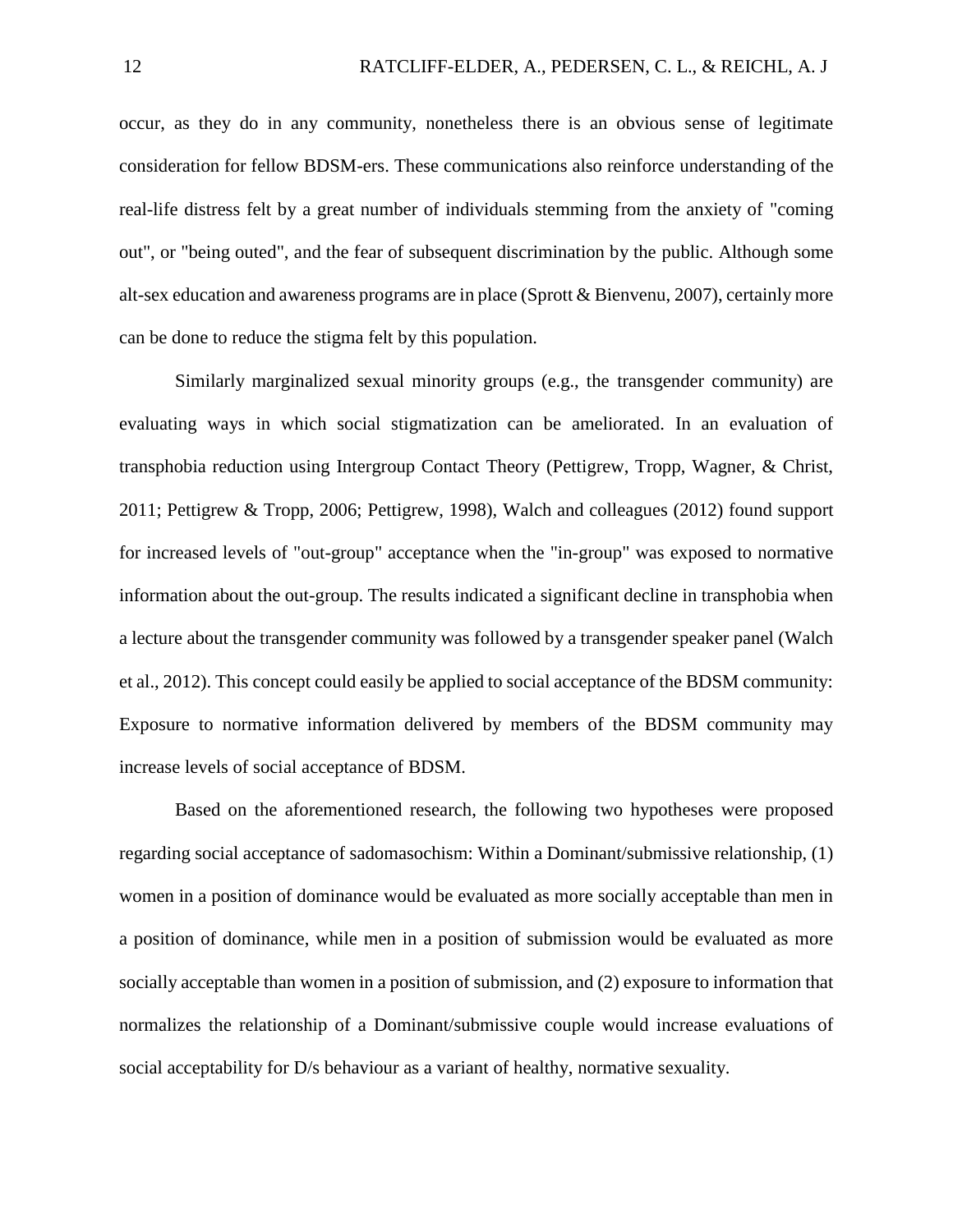#### **Method**

#### **Design**

This study employed a 2 (gender of the Dominant) x 2 (interview with Dominant/submissive couple provided; no interview provided) x 2 (gender of the participant) multifactorial design. A Dominant/submissive discipline scene comprised of a vignette, a photo, and an interview with the D/s couple from the scene served as the stimuli in which the independent variables, (a) gender of the Dominant, and (b) presence of the interview, were manipulated. In 2 of the 4 conditions, the participants received a vignette and photo with a female Dominant and a male submissive. In the other 2 conditions, participants received a vignette and photo of a male Dominant and a female submissive. An interview with a D/s couple was also provided in 2 of the 4 conditions to create a total of 4 vignette conditions: (1) Female Dominant – vignette and photo only, (2) Female Dominant – interview with the couple, followed by the vignette and photo, (3) Male Dominant – vignette and photo only, and (4) Male Dominant – interview with the couple, followed by the vignette and photo.

The participants' levels of social acceptance were measured using two scales that served as the dependent variables: (a) the Attitudes toward Sadomasochism Scale (ASMS; Yost, 2010), and (b) a set of vignette assessment items developed by the researchers.

#### **Participants**

Participants included a convenience sample of 18- to 56-year-old undergraduate students  $(N = 236)$  recruited from the research participant pool of a large Western Canadian university. Participants were either compensated with bonus credit for an approved course or were entered a draw to win a gift card to a local bookstore. The mean age was  $21.86$  years old  $(SD = 4.76)$ , and most were female (73%). The sample was quite culturally diverse, with over 25 languages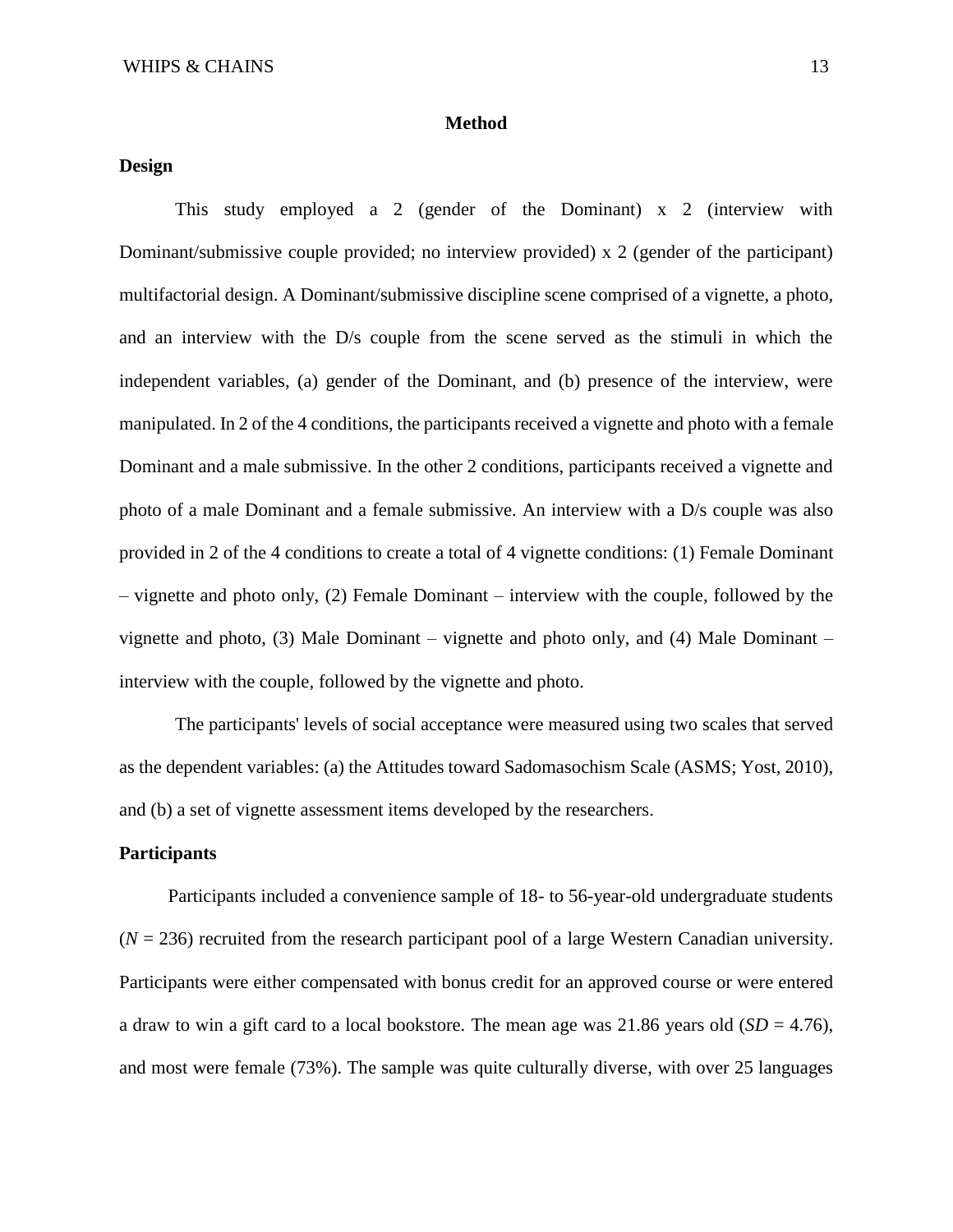represented, although English was the primary language identified for most participants (54%). Twenty four percent of participants reported that they had engaged in BDSM activity.

#### **Materials and Measures**

Social acceptance of sadomasochism and Dominant/submissive relationships was measured using the Attitudes About Sadomasochism Scale (ASMS; Yost, 2010) and a set of additional items generated by the researchers to assess participant opinions about the couple in the vignette specifically. A set of BDSM-related definitions preceded the questionnaires to provide participants with an adequate and consistent comprehension of the terms used throughout the questionnaire as well as a context within which to base their responses. The vignette package included (1) a D/s scene comprised of (a) a vignette describing a typical event in the couple's relationship, and (b) a gender-matched photo of a D/s couple, (2) an interview with a  $D/s$  couple, (3) the ASMS, (4) a set of vignette assessment items, and (5) a set of demographic items.

**Dominant/submissive Scene.** A complete Dominant/submissive discipline scenario was created by combining a short vignette with a gender-matched photo to provide participants with a tangible and consistent impression of this particular facet of BDSM-type activity. The vignettes and photos did not contain explicit "sex acts", however they did illustrate a strong dominantsubmissive dynamic within the couple's relationship.

*Vignettes.* To accurately portray a realistic situation involving a BDSM relationship, two versions of a vignette were written by the researchers with the assistance of an SM-identified couple in a local BDSM community who engage in Dominant/submissive behaviour on a regular basis. The vignettes describe a heterosexual Dominant/submissive couple engaging in a scene involving mild D/s behaviour (psychological and physical discipline such as verbal scolding and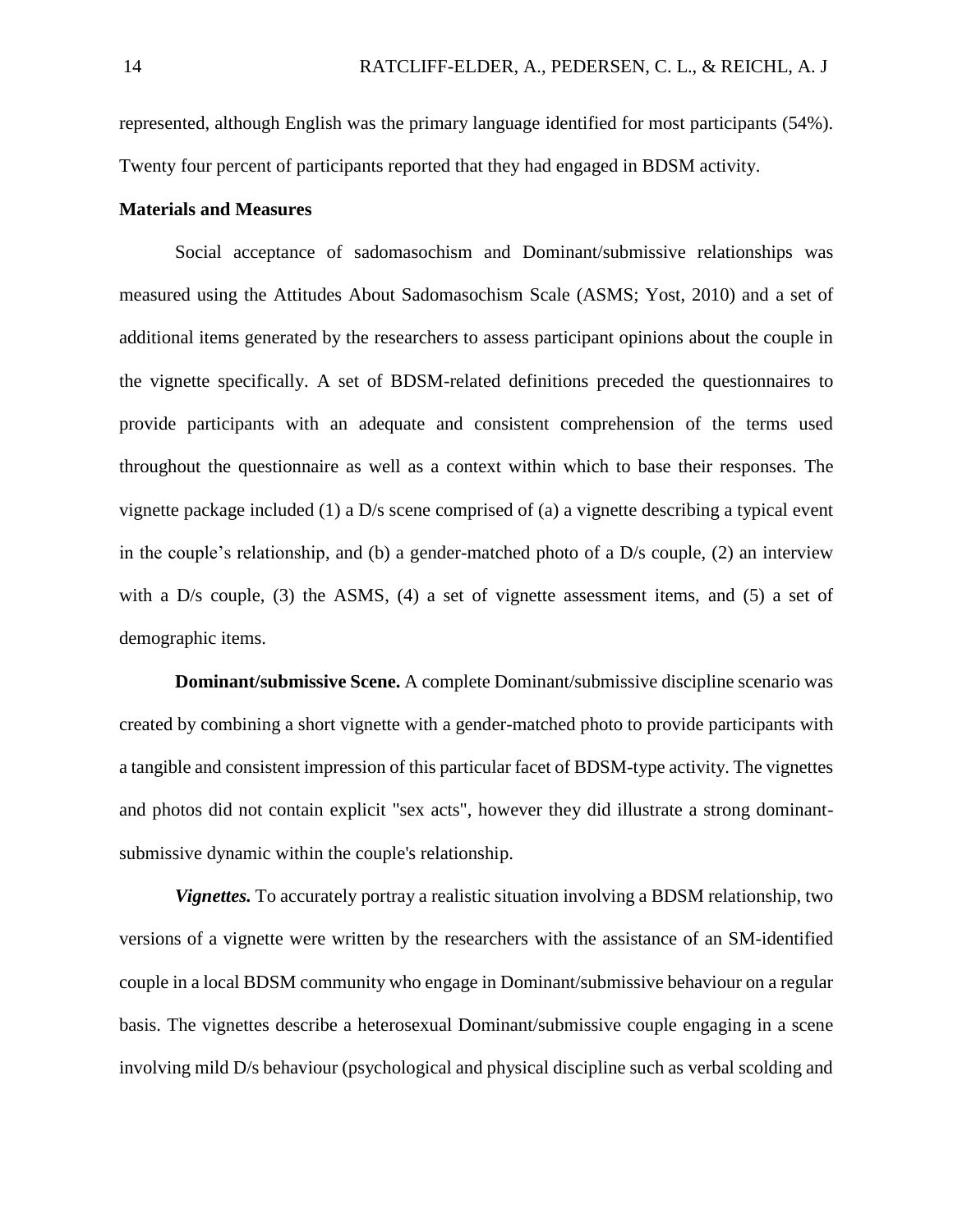physical restraint). The vignette for each condition was identical except that the genders of the dominant and submissive characters were reversed in 2 of the 4 conditions. The purpose of the scene was to illustrate dominant and submissive qualities within a D/s relationship, to evaluate any gender differences in social acceptance (e.g., whether there exists a sexual double standard regarding a position of dominance or submission in a D/s relationship), and to provide participants with an accurate representation on which to base their opinions about BDSM as a variation of healthy sexuality.

*Photos***.** A photo of an anonymous Dominant/submissive couple dressed in fetish wear accompanied each vignette and represented the couple described in the scene. The photos were publically sourced (Google, 2012) and depict a D/s scene in which the genders and roles of the two individuals are consistent with the vignette version given to the participant. The photos contained mild nudity, however they were not explicit, nor did they depict an overly graphic scene that may have otherwise been too extreme for some participants. The purpose of the photos was to provide the viewer with an image to consider when reading the vignettes, as well as to control for differences in subjective interpretation of the characters in the written subject matter. These particular photos were selected because they effectively illustrated the power-exchange dynamic between the two individuals: One partner was clearly dominant, while the other clearly submissive. The couples in both photos were attractive—as determined by independent evaluation by the research team—and similar in age to the participant sample. These factors, attractiveness and similarity, were intended to maximize positive affect toward the couple (Perloff, 2010).

**Interview with a Dominant/submissive Couple.** A written copy of an interview with the couple accompanied the vignette and photo in 2 of the 4 conditions and was intended to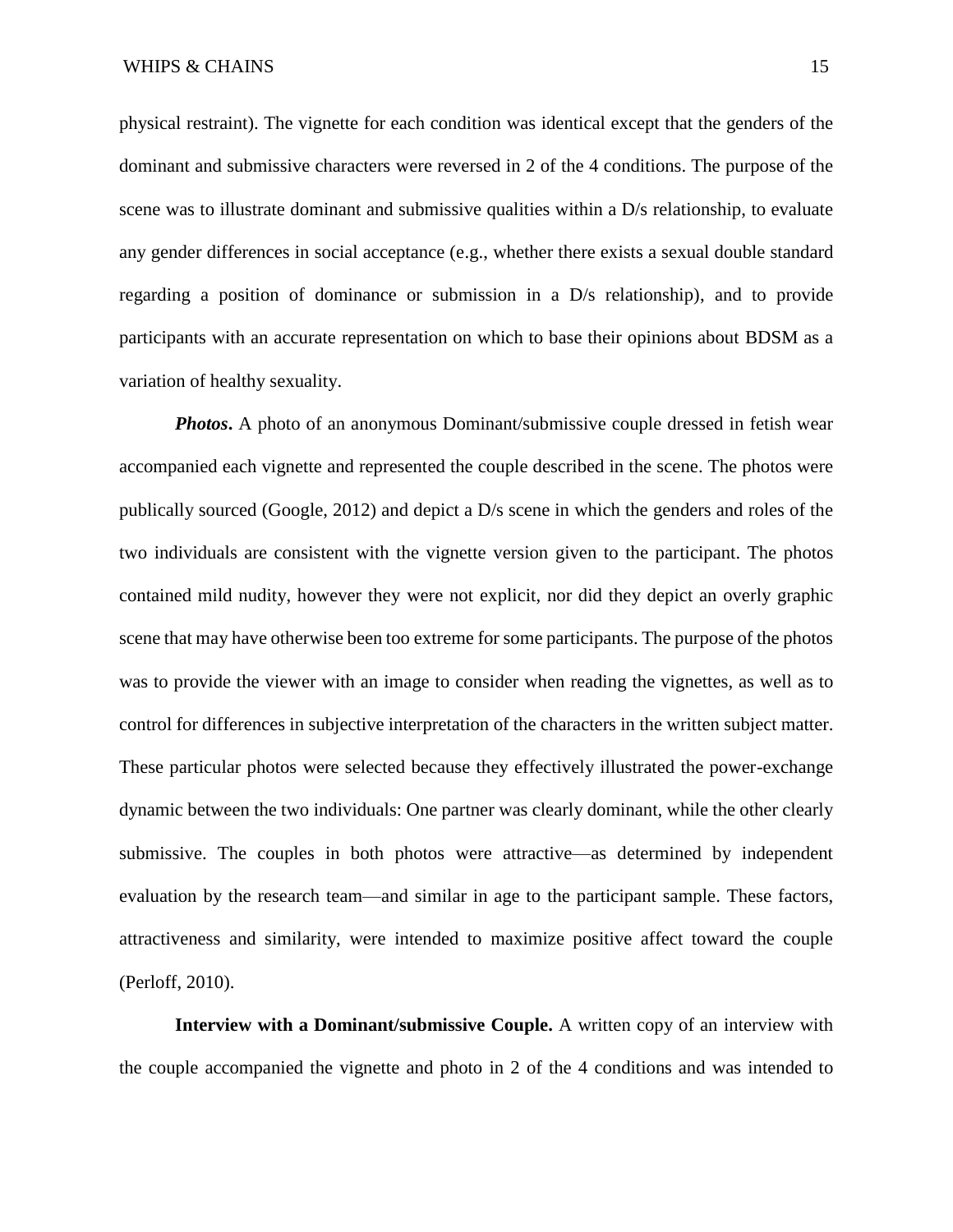provide information about the couple's day-to-day life, experiences, and opinions as an SMidentified couple. The questions posed in the interview were generated by the researchers, and the responses were provided by the same couple that assisted in the writing of the vignette. The interview was designed to employ several communicator source factors in persuasion such as likability, expertise, goodwill, and familiarity (Perloff, 2010) in order to maximize the interview's effectiveness in increasing social acceptance of the couple. Neither the vignette, photos, nor interview included information that could compromise the couple's anonymity in any way.

**Attitudes About Sadomasochism Scale.** The 23-item ASMS scale (Yost, 2010) is designed to measure prejudicial attitudes about sadomasochism and contains items based primarily on publically held stereotypes and radical feminist critiques about sadomasochism. Some items are adapted from items within other scales measuring topics such as right-wing authoritarianism, sexual conservatism, homophobia, rape myth acceptance, and social desirability (Yost, 2010). In order to evaluate several levels of attitudes about sadomasochism, the 23 items were categorized into four subscales: Socially Wrong (the belief that practicing SM is immoral and should be illegal), Violence (the belief that people who engage in SM, particularly dominants, are violent), Lack of Tolerance (the belief that SM is not acceptable as a sexual preference), and Real Life (the belief that SM interests carry over into other aspects of a person's life) (Yost, 2010). Responses were recorded on a 7-point Likert scale ranging from 1 (*strongly disagree*) to 7 (*strongly agree*), where higher scores indicate greater acceptance of BDSM, and possible scores ranged from 23 to 161. Items phrased in a positive direction (e.g., "Sadomasochists are just like everybody else.") were reverse-scored to reflect negative attitudes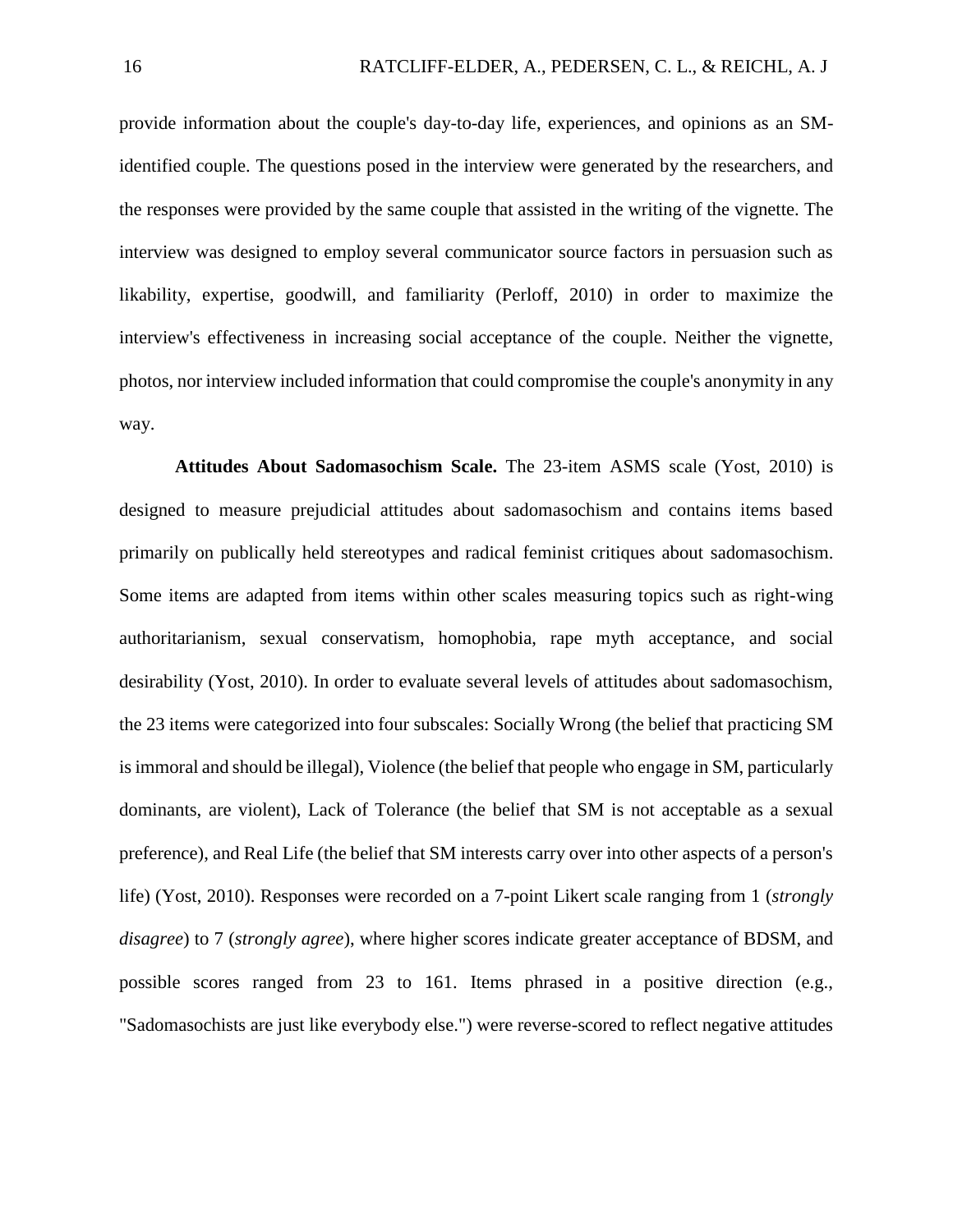toward SM. Cronbach's alpha for the overall scale was .96, with each individual subscale category yielding an alpha of .78 or higher.

**Vignette Assessment Items.** Twenty-four items were designed that pertained to social acceptance of the behaviour specifically described in the vignette. These items evaluated the social acceptance of the Dominant/submissive lifestyle as variations of a healthy sexual relationship. Items unique to the vignette assessment portion of the questionnaire were phrased in a similar manner to those in the Attitudes About Sadomasochism Scale, and all responses were recorded on a 7-point Likert scale identical to that used in the ASMS questionnaire to ensure questionnaire consistency. Possible scores ranged from 24 to 168, where higher scores reflected greater acceptance of the couple's Dominant/submissive relationship. As with the ASMS, positively phrased items (e.g., "The individuals in the vignette love each other.") were reverse scored. Reliability testing of this scale yielded a Cronbach's alpha of .94, and as such, was consistent with the inter-item reliability of the ASMS.

**Demographic Items**. Demographic data was collected such as the participants' age, gender, and language spoken at home as an indicator of cultural influences/ethnicity. Participants were also asked whether they had ever engaged in BDSM activity and were provided with a caveat describing some of the activities considered to be BDSM-type practices.

#### **Procedure**

Participants were randomly assigned to one of four vignette package conditions: (1) Female Dominant vignette and photo only  $(n = 62)$ ,  $(2)$  Female Dominant interview with the couple, followed by the vignette and photo (*n* = 57), (3) Male Dominant vignette and photo only (*n* = 61), or (4) Male Dominant interview with the couple, followed by the vignette and photo (*n*  = 56). All participants were administered their vignette package in an individual face-to-face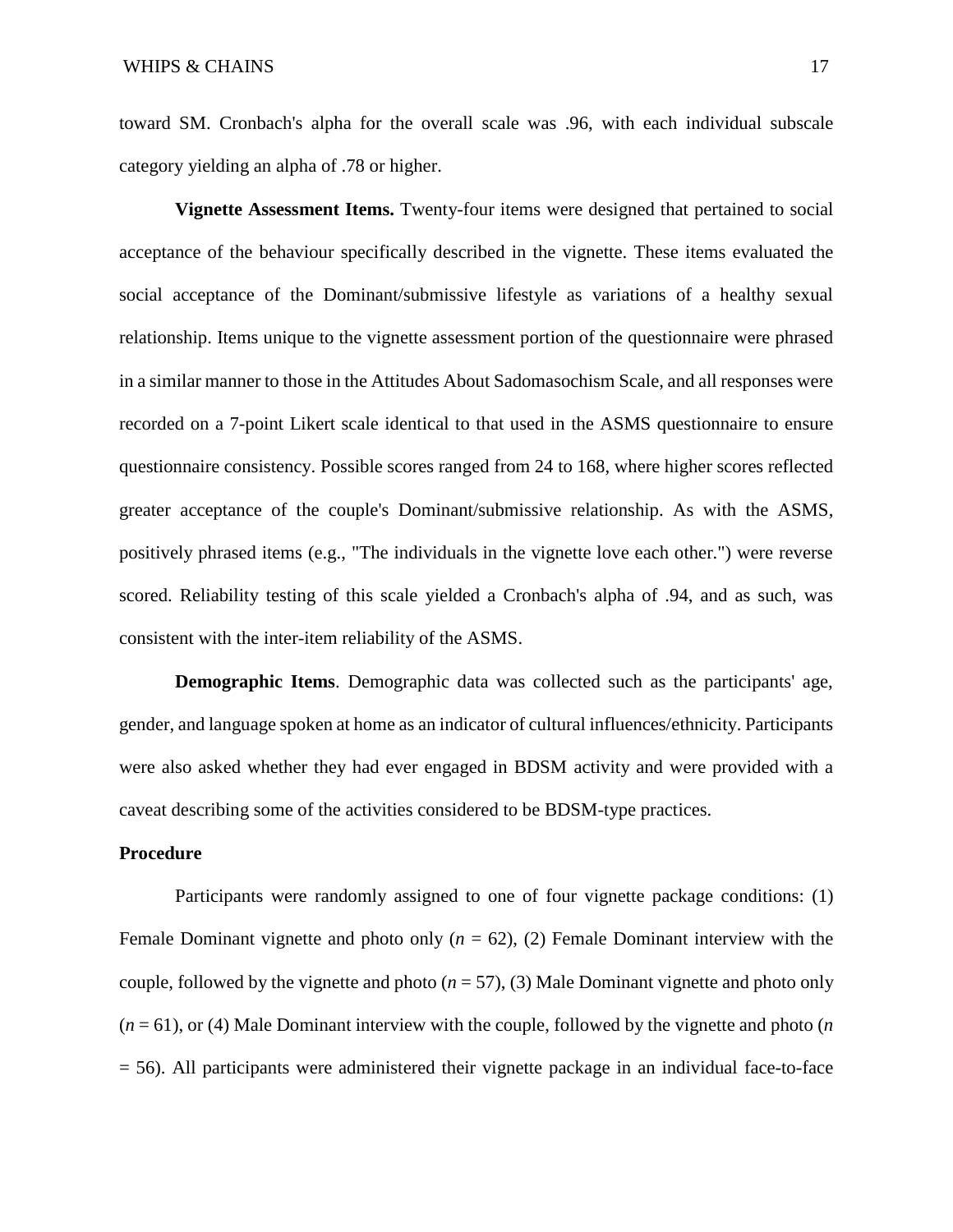setting. Completion of the vignette package took between 30 and 40 minutes for most participants.

#### **Results**

Two separate 2 (gender of the Dominant) x 2 (interview provided, no interview provided) x 2 (participant gender) factorial ANOVAs, with the questionnaire scales of ASMS (attitudes about BDSM in general) and vignette assessment (attitudes about the couple described in the vignette) evaluated as separate dependent variables. In both scales, higher scores reflected a higher level of social acceptance of BDSM. Assumptions of normality and were met and there were no significant effects of outliers. Levene's tests  $(ASMS, p = .11)$ ; vignette assessment,  $p =$ .18), confirmed that the assumptions of equal variances had been met.

The first ANOVA using the ASMS as a dependent variable indicated no significant main effects of gender of the Dominant,  $F(1, 227) = 1.86$ ,  $p = .175$ , interview presence,  $F(1, 227) =$ 1.67,  $p = .197$ , or participant gender,  $F(1, 227) = 3.51$ ,  $p = .062$ , and no significant interaction effects (see Table 1).

The results of the second ANOVA with vignette assessment as the dependent variable indicated a significant two-way interaction effect for interview presence and participant gender,  $F(1, 228) = 5.35$ ,  $p < .05$ ; partial  $\eta^2 = .02$ . A follow-up simple effects analysis indicated that attitudes about BDSM for men and women were affected differently by the presence of the interview. Specifically, social acceptance of BDSM was similar for men and women when the interview was provided; however, acceptance of BDSM for women was significantly lower than for men when the interview was absent. That is, when provided with a normalizing interview with a Dominant/submissive couple, women were more accepting of BDSM. No other significant main or interaction effects were found (see Table 2).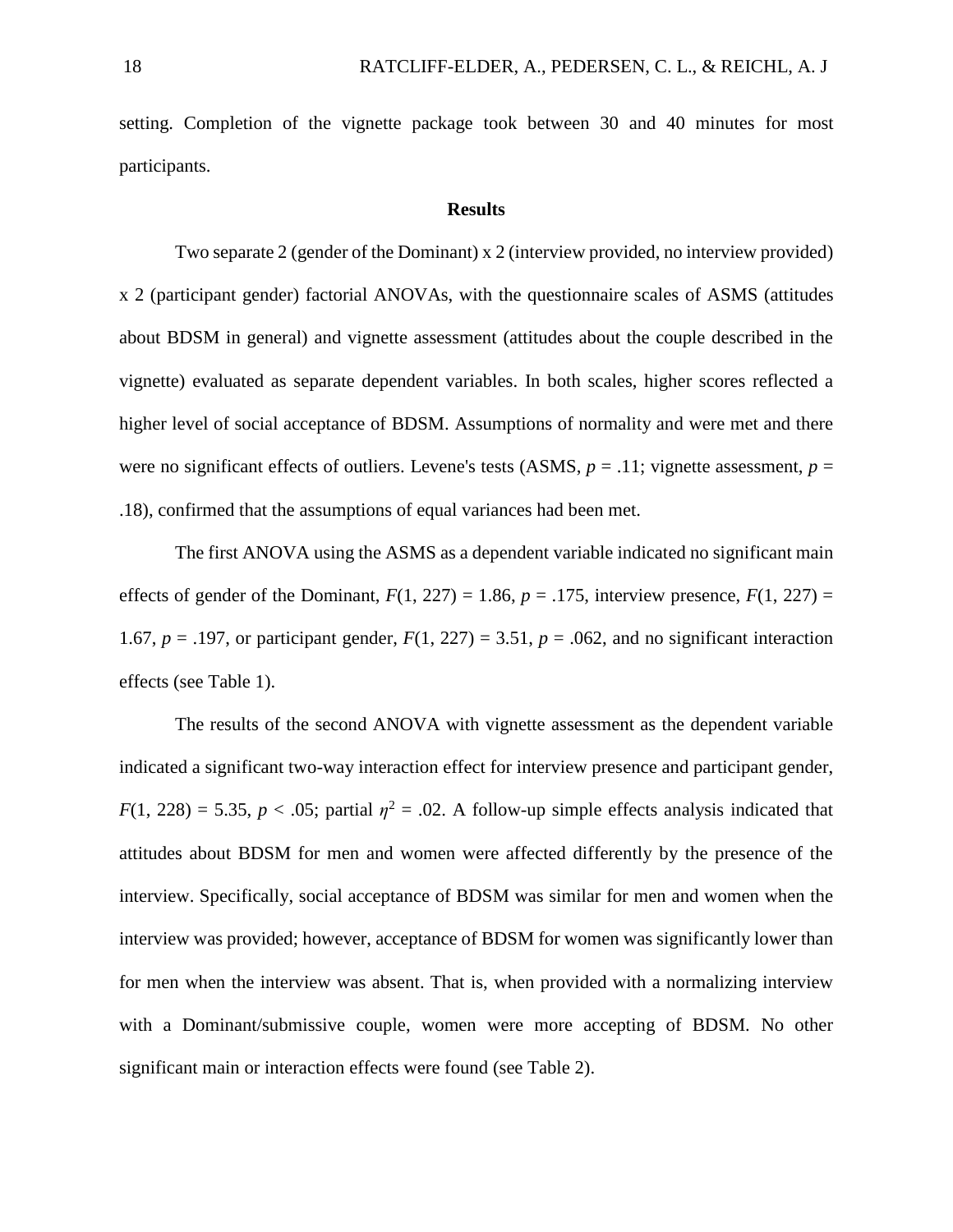#### **Discussion**

The purpose of this study was to evaluate levels of social acceptance of BDSM as a healthy variation of sexuality when applied to a Dominant/submissive relationship. Our first hypotheses, that women in a position of dominance would be evaluated as more socially acceptable than men in a position of dominance, while men in a position of submission would be evaluated as more socially acceptable than women in a position of submission, was not supported. The results do however indicate partial support for our second hypotheses, in that women considered BDSM more acceptable when provided with normalizing information—in the form of an interview about a D/s couple's lifestyle—than when not provided with an interview, relative to men. The attitudes of men in this study remained relatively consistent regardless of the absence or presence of the interview. A possible explanation for this finding is that the normative, counter-stereotypical information about the Dominant/submissive couple in the interview made the otherwise "taboo" concept of BDSM less salient, and therefore more appealing to women, a finding consistent with the Intergroup Contact Theory (Pettigrew, 1998), and the results of Walch et al.'s (2012) findings that transphobia was reduced through similar out-group exposure. Furthermore, indirect exposure to out-groups (e.g., having a friend who is friends with an out-group member) has been shown to reduce levels of prejudice at comparable levels to direct exposure (e.g., having a friend yourself who is an out-group member) (Pettigrew, Christ, Wagner, & Stellmacher, 2007).

The findings of this study are contrary to what was expected, as well as those in the related literature (e.g., Walch et al., 2012). Our results could possibly be due to sampling biases stemming from the relatively low male-to-female participant ratio. The sample itself may have also posed an issue in that it was comprised of undergraduate university students from a suburban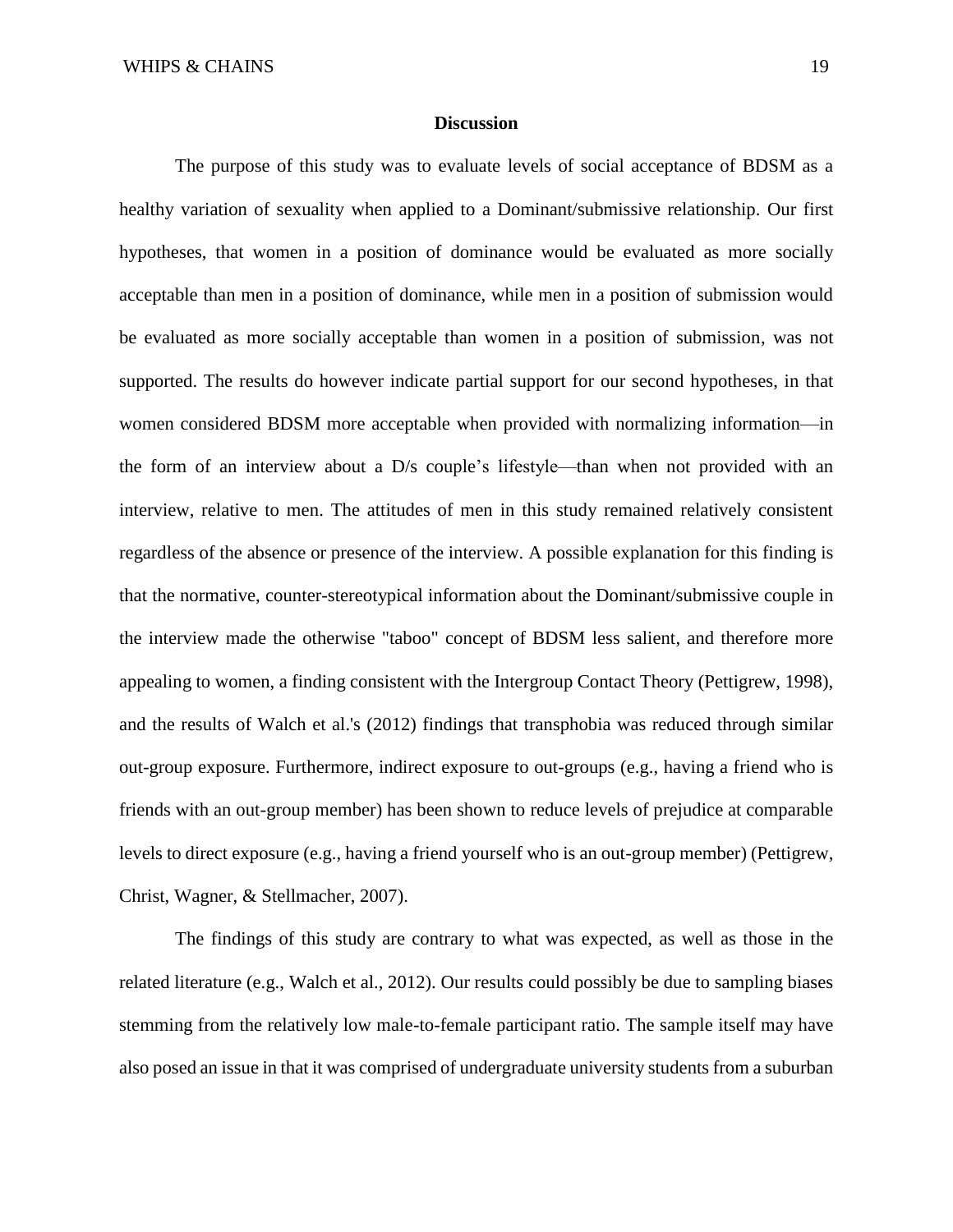community. As such, these results may not be generalizable to the public in metropolitan areas where a more diverse group of individual lifestyle differences is common. The mean age for this sample was 21.86 years of age, a young sample for this study's subject matter, considering that most individuals within the BDSM community are between 30-60 years old (Anonymous, personal communication, October, 2012). The age of the participants not only presents an issue of experience and attitudes regarding BDSM, it also presents a possible confound in that some participants may have had little or no experience with sexual activity in general, let alone "explorative" sexuality.

Nonetheless, the prevalence of BDSM history within this sample was an interesting result, as 24% of participants reported that they had engaged in BDSM activity: More than twice that of previously recorded rates (Kleinplatz & Moser, 2007; Reinisch, Beasley, & Kent, 1990). One possible explanation for this over-representation of students who had engaged in BDSM activity may be that general public awareness and acceptance of the BDSM community and the practices therein have increased over the last several years, especially since the popularization of the "*50 Shades of Grey*" book series (James, 2012). This generation of students has also been exposed to numerous messages in school and in the media advocating tolerance of individual differences and promoting anti-bullying, anti-discrimination attitudes that could have influenced response patterns. Perhaps there was a relatively high level of acceptance throughout the sample that may have homogenized the scores for each condition, producing a ceiling effect. Other factors affecting response patterns could have been that, given the emotionally-charged topic, some participants may have had pre-established attitudes regarding the BDSM lifestyle or practitioners themselves, which may have served as a baseline level of social acceptance. If these participants joined the study with relatively polarized, unwavering opinions about BDSM,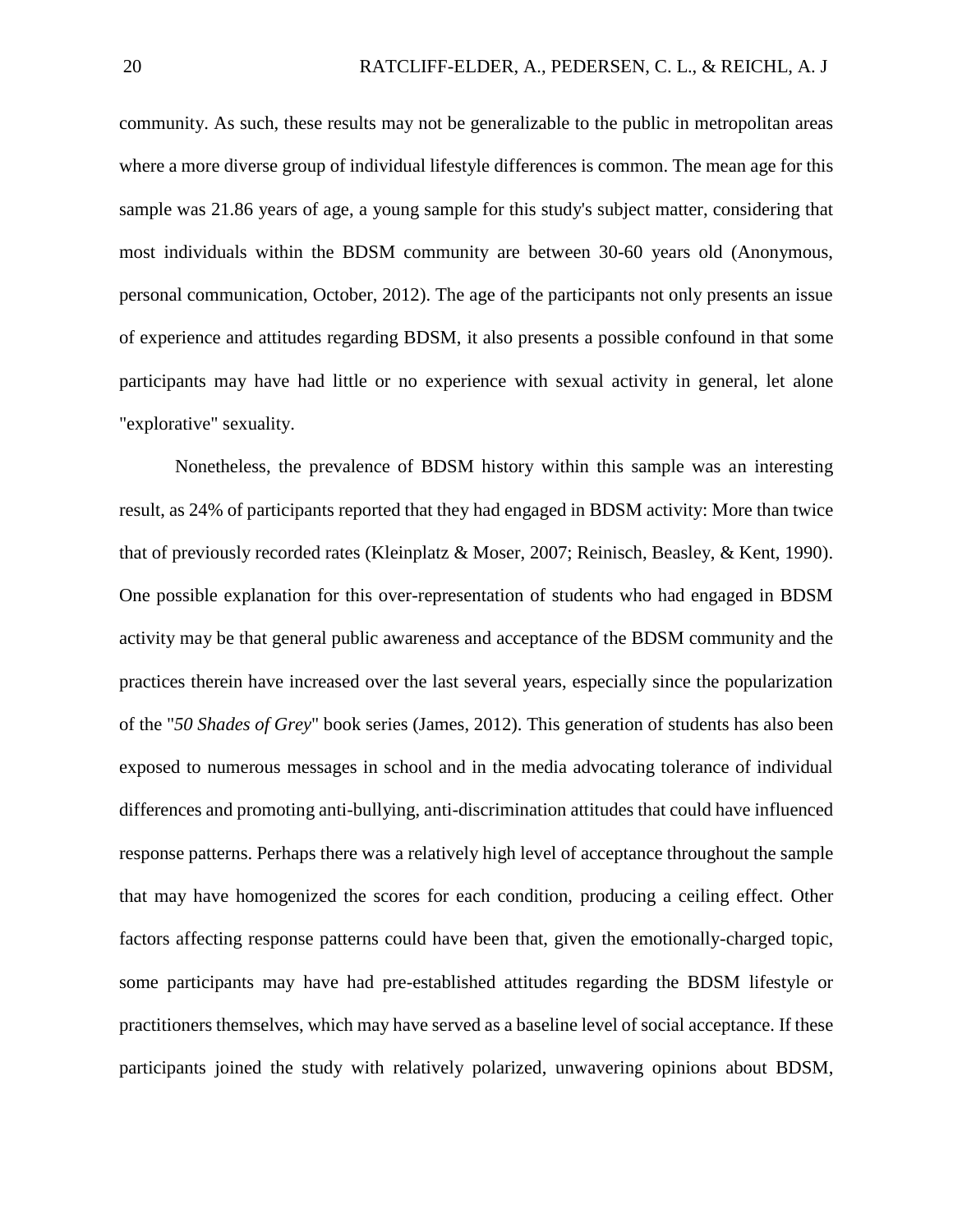especially given that a sizable minority engaged in the activity themselves, it may have produced response biases consistent with these attitudes, regardless of the vignette condition to which they were assigned.

Although the results of the study only partially supported our hypotheses, this study may prove to be relevant to the ever-growing body of research conducted on the BDSM community, and the individuals therein, in a consensual context, possibly providing some groundwork for future research that may one day be the basis of practical applications such as anti-BDSMdiscrimination, BDSM education programs, and initiatives to facilitate increased social acceptance of the BDSM community. Many individuals within the BDSM community support the idea of educational initiatives and workshops aimed at providing the public with accurate information about BDSM to debunk commonly held stereotypes (Anonymous, personal communication, September, 2012). These findings lend further credence to the development of an information- and education-based anti-discrimination program available to the public.

#### **Limitations and Future Research**

Future studies may find more robust results following the improvement of this study's limitations. As mentioned, the suburban population of university students used was not ideal as it may not generalize to the greater public. Large urban cities tend to include a more diverse group of individuals ranging in age, sexual orientation, sexual knowledge, and experience. It is common for individuals to discover the BDSM lifestyle later in life when they are more comfortable with their sexuality (Anonymous, personal communication, September, 2012). Therefore, younger individuals, such as those used as participants here, may not be as accepting of BDSM as would a sample of individuals ranging in age across the lifespan.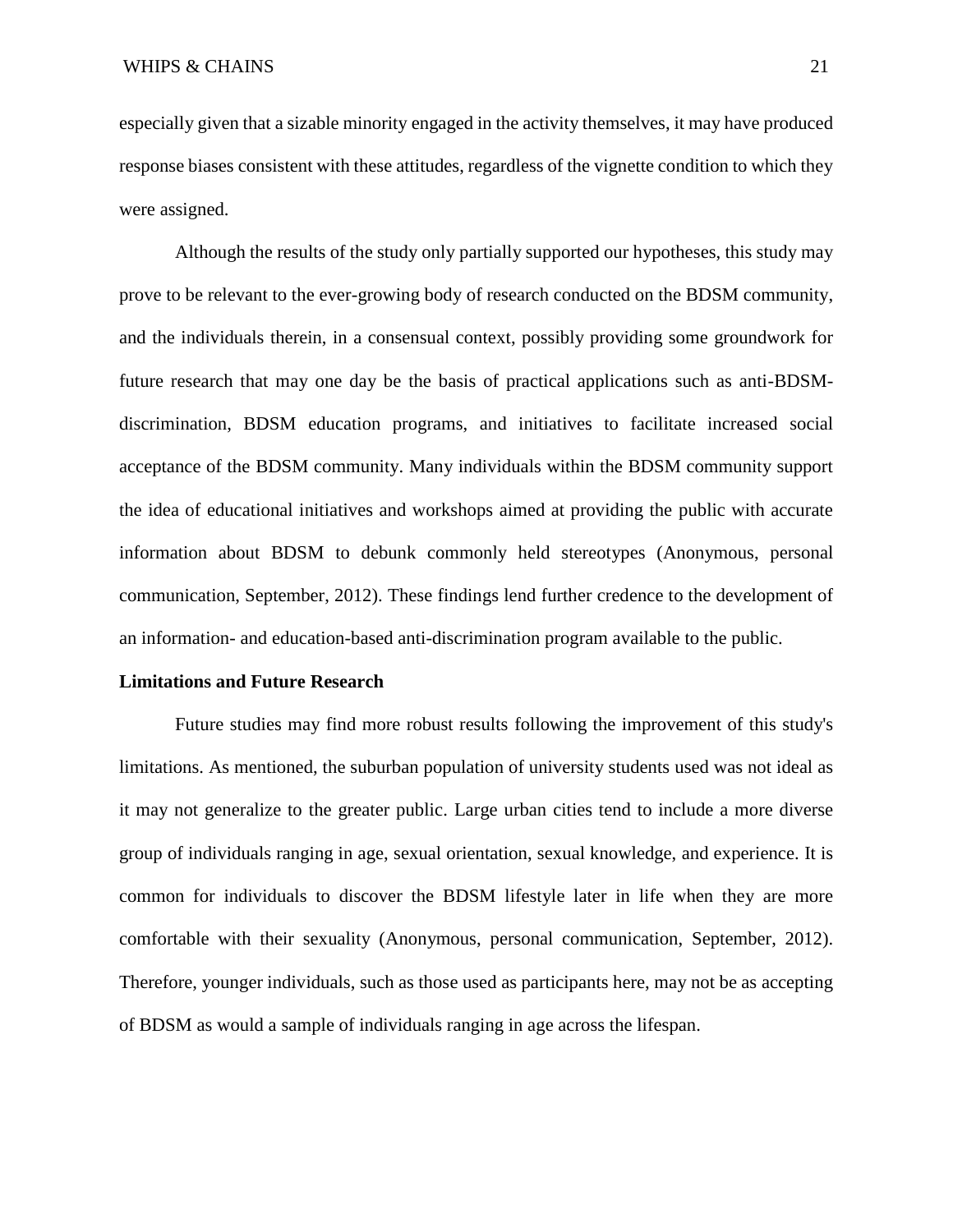The vignettes and interview were originally intended to be videotaped scenes and interviews with genuine BDSM practitioners, however given that individuals within the local BDSM community were reluctant to participate in the study as "performers" in the scene and interview out of fear of exposure, it was not possible to create video versions of the independent variables. Higher levels of emotional reactivity to the information in the interview and Dominant/submissive scene may have been achieved had the scene and interview been presented to participants as videos, or live scenes, yielding a more significant effect size. For the ethical reasons regarding privacy mentioned above, it was not possible to produce photos of the actual D/s couple that assisted in the creation of the vignette and interview, thus publically sourced photos of anonymous couples were used. Ideally, the photos of the D/s couples would have included the same two individuals in both conditions, posed in an identical manner to control for confounds related to the content of the photos. The difference in context between the two photos used may have accounted for some of the variance seen in the results; for example, the male Dominant was standing beside his submissive, while the female Dominant was seated on her submissive's back as he was on 'all fours', which to some may have been a more offensive juxtaposition of roles.

Future research should evaluate gender differences in the comparison of social acceptance levels reported for same-sex D/s couples and those reported for heterosexual D/s couples. With the gender of the individuals in the relationship kept constant, personality, or gender-role related factors may be more apparent; by removing gender as a factor, social acceptance of the roles within a D/s relationship may be more clearly evaluated.

Anecdotal evidence suggests a higher-than-average level of education within the BDSM community, which was supported in a qualitative survey sample of BDSM-identified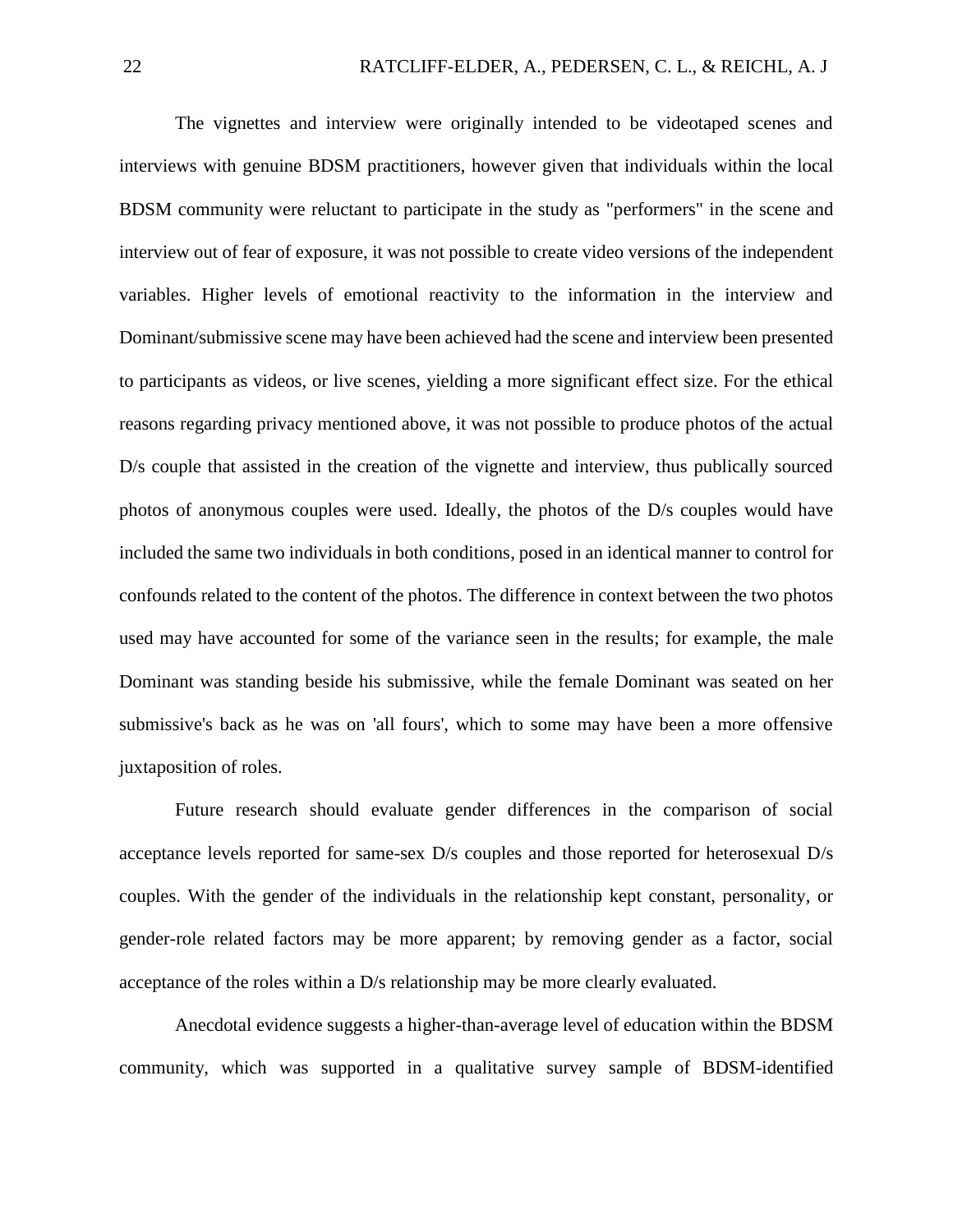individuals: 85% of respondents were college educated, 30% of whom had graduate degrees (Bezreh et al., 2012). The 2009 demographics for education attainment in Massachusetts, the state in which the qualitative study was conducted, reported that 38.2% of the population had earned a college degree, and 16.4% had earned a graduate degree, the second highest levels reported in the country that year (US Census Bureau, 2012). The results of this study indicated that education levels among those in the BDSM community were significantly higher than the general population. These results were also 25% higher than the Canadian national average (60% of the population) for post-secondary education in 2006, according to Statistics Canada (Government of Canada, 2001). Future studies might examine possible correlates between education levels—or IQ scores—and likelihood to engage in 'deviant' sexual behaviour, specifically Dominant/submissive role play. As D/s role play involves a significantly psychological component, individuals who enjoy heightened intellectual stimulation may be more inclined to incorporate D/s into their sexual repertoire.

#### **Conclusion**

This study was the first, to our knowledge, to examine two constructs within a Dominant/submissive relationship: (a) gender as a factor of social acceptance, and (b) exposure to normative information as a method of increasing levels of social acceptance. Public policy makers may initiate anti-discrimination programs to ameliorate the negativity experienced by the BDSM community and may consider the use of normative information about BDSM practitioners delivered by members of the BDSM community to reduce the stigma felt by SMidentified individuals. This may educate the public about the intellectual or emotional components of a D/s relationship, debunking stereotypes insinuating that BDSM is primarily about pain, and that sadomasochists enjoy hurting others and being hurt. As most dominants are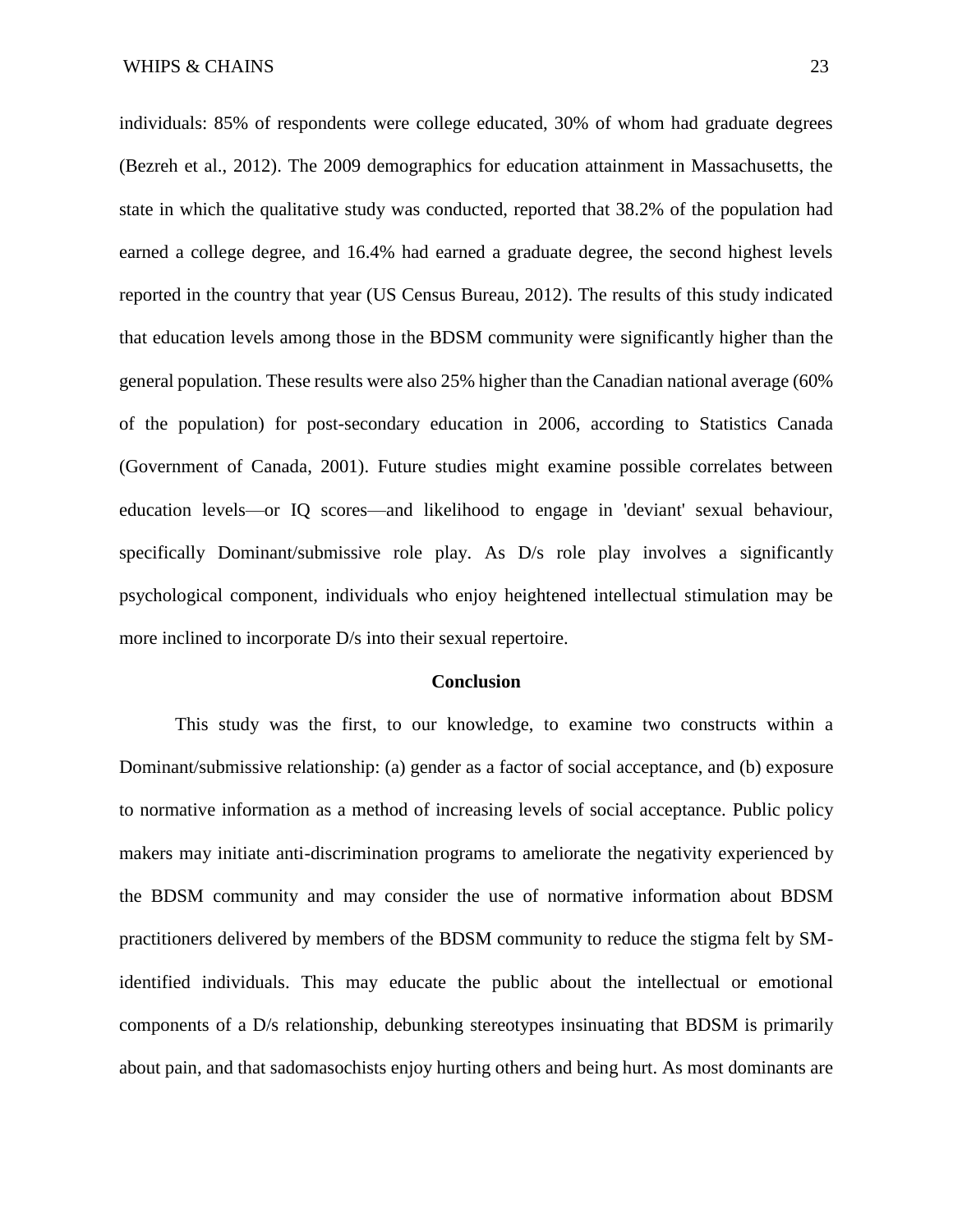men (Anonymous, personal communication, October, 2012), another focus could be to reduce the effects of the (reverse) sexual double standard to improve opinions of male dominants, and by extension, BDSM. Although the results of this study provide some insight into the underresearched area of sadomasochism, a more robust body of research is necessary to fully understand this complex facet of human sexuality, and the individuals therein.

#### **Tables**

#### Table 1

*Means and Standard Deviations for Participant Scores on the Attitudes About Sadomasochism Scale*

| Participant Gender | Gender of Dominant Interview Provided |                |                  |       |                  |
|--------------------|---------------------------------------|----------------|------------------|-------|------------------|
|                    |                                       |                | $\boldsymbol{M}$ | SD    | $\boldsymbol{n}$ |
| Male               | Female                                | No             | 118.13           | 18.84 | 15               |
|                    |                                       | Yes            | 106.56           | 23.17 | 18               |
|                    | Male                                  | N <sub>0</sub> | 105.12           | 22.29 | 16               |
|                    |                                       | Yes            | 110.60           | 27.79 | 15               |
| Female             | Female                                | No             | 95.77            | 29.77 | 47               |
|                    |                                       | Yes            | 112.72           | 30.05 | 39               |
|                    | Male                                  | N <sub>0</sub> | 94.91            | 33.75 | 45               |
|                    |                                       | Yes            | 103.41           | 28.91 | 41               |

*Note*. Score range = 23-161; higher scores indicate greater acceptance of BDSM.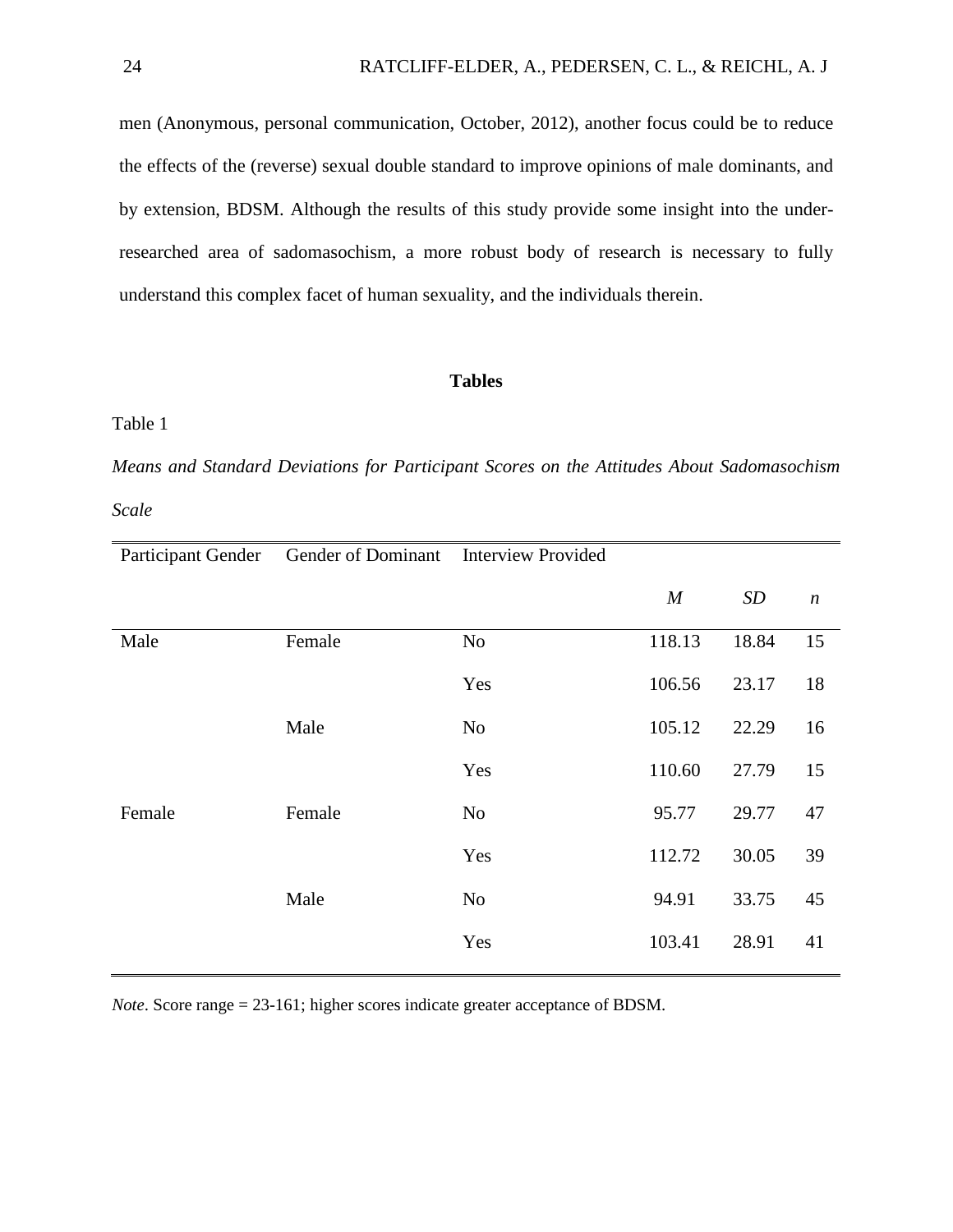## WHIPS & CHAINS 25

## Table 2

## *Means and Standard Errors for Participant Scores on BDSM Attitudes in Vignettes*

| Participant Gender | <b>Interview Provided</b> | $\boldsymbol{M}$ | SE   | 95% CI |        |
|--------------------|---------------------------|------------------|------|--------|--------|
|                    |                           |                  |      | Lower  | Upper  |
| Male               | N <sub>o</sub>            | 109.77           | 4.89 | 100.14 | 119.41 |
|                    | Yes                       | 102.94           | 4.74 | 93.60  | 112.28 |
| Female             | N <sub>o</sub>            | 93.39*           | 2.84 | 87.80  | 98.98  |
|                    | Yes                       | 105.30           | 3.04 | 99.30  | 111.30 |

*Note*. Score range = 24-168; higher scores indicate greater acceptance of BDSM.  $*$ *p* < .01.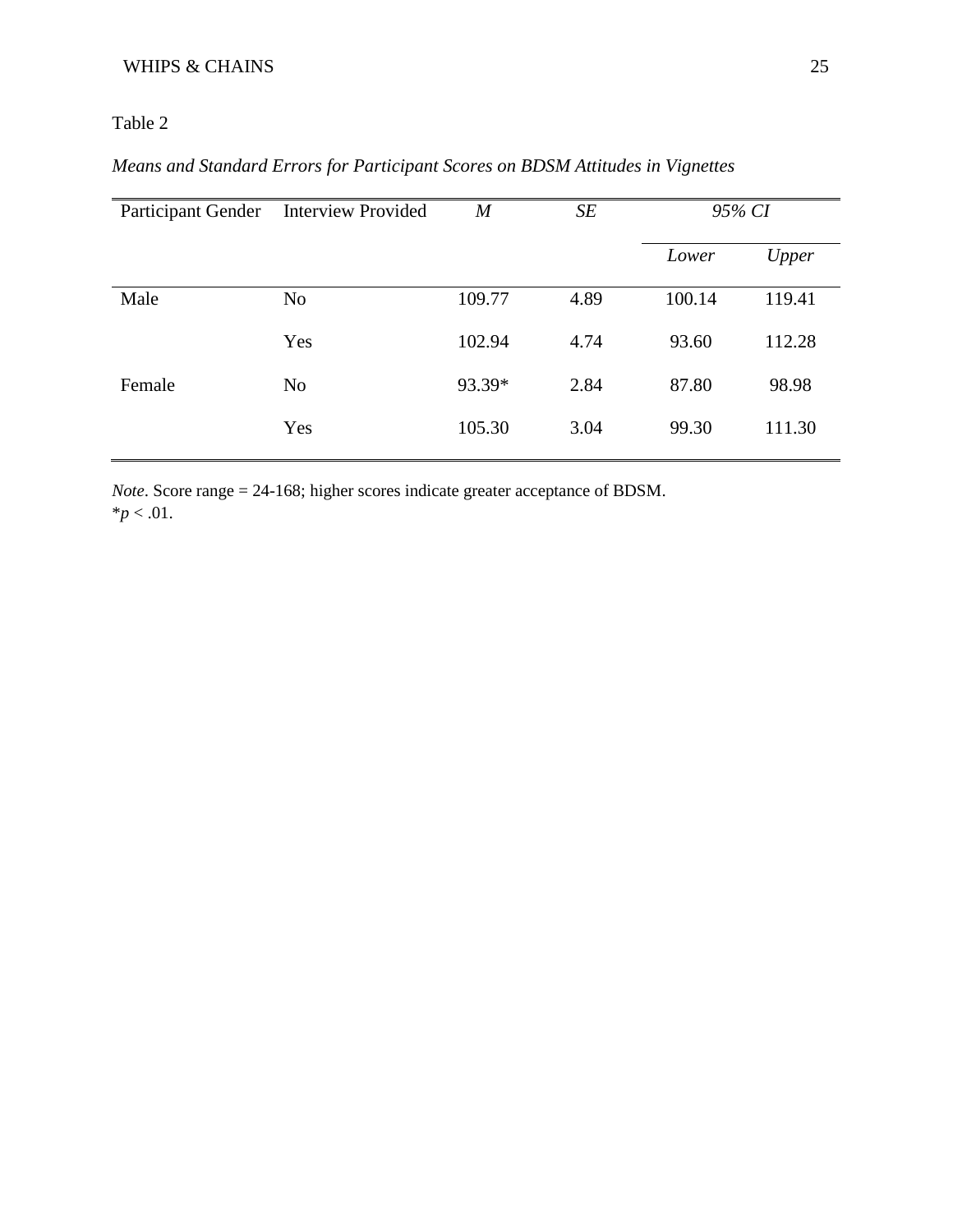#### References

- American Psychiatric Association. (2000). *Diagnostic and Statistical Manual of Mental Disorders DSM-IV-TR* (4th ed.). American Psychiatric Association.
- American Psychiatric Association. (2013). *Diagnostic and Statistical Manual of Mental Disorders DSM-V* (5th ed.). American Psychiatric Association.
- Barker, M., Gupta, C., & Iantaffi, A. (2007). The power of play: The potentials and pitfalls in healing narratives of BDSM. In D. Langdridge & M. Barker (Eds.), *Safe, sane and consensual: Contemporary perspectives on sadomasochism.* (pp. 197–216). New York, NY: Palgrave Macmillan.
- Bem, S. L., & Lenney, E. (1976). Sex typing and the avoidance of cross-sex behavior. *Journal of Personality and Social Psychology*, *33*(1), 48–54. doi:10.1037/h0078640
- Bezreh, T., Weinberg, T. S., & Edgar, T. (2012). BDSM disclosure and stigma management: Identifying opportunities for sex education. *American Journal of Sexuality Education*, *7*(1), 37–61. doi:10.1080/15546128.2012.650984
- Burczycka, M., & Conroy, S. (2018). "Family violence in Canada: A statistical profile, 2016." *Juristat, Canadian Centre for Justice Statistics*, Statistics Canada, Catalogue no. 85- 002-X.
- Buss, D. M. (1981). Sex differences in the evaluation and performance of dominant acts. *Journal of Personality and Social Psychology*, *40*(1), 147–154. doi:10.1037/0022- 3514.40.1.147
- Buss, D. M. (1990). Unmitigated agency and unmitigated communion: An analysis of the negative components of masculinity and femininity. *Sex Roles*, *22*(9-10), 555–568. doi:10.1007/BF00288234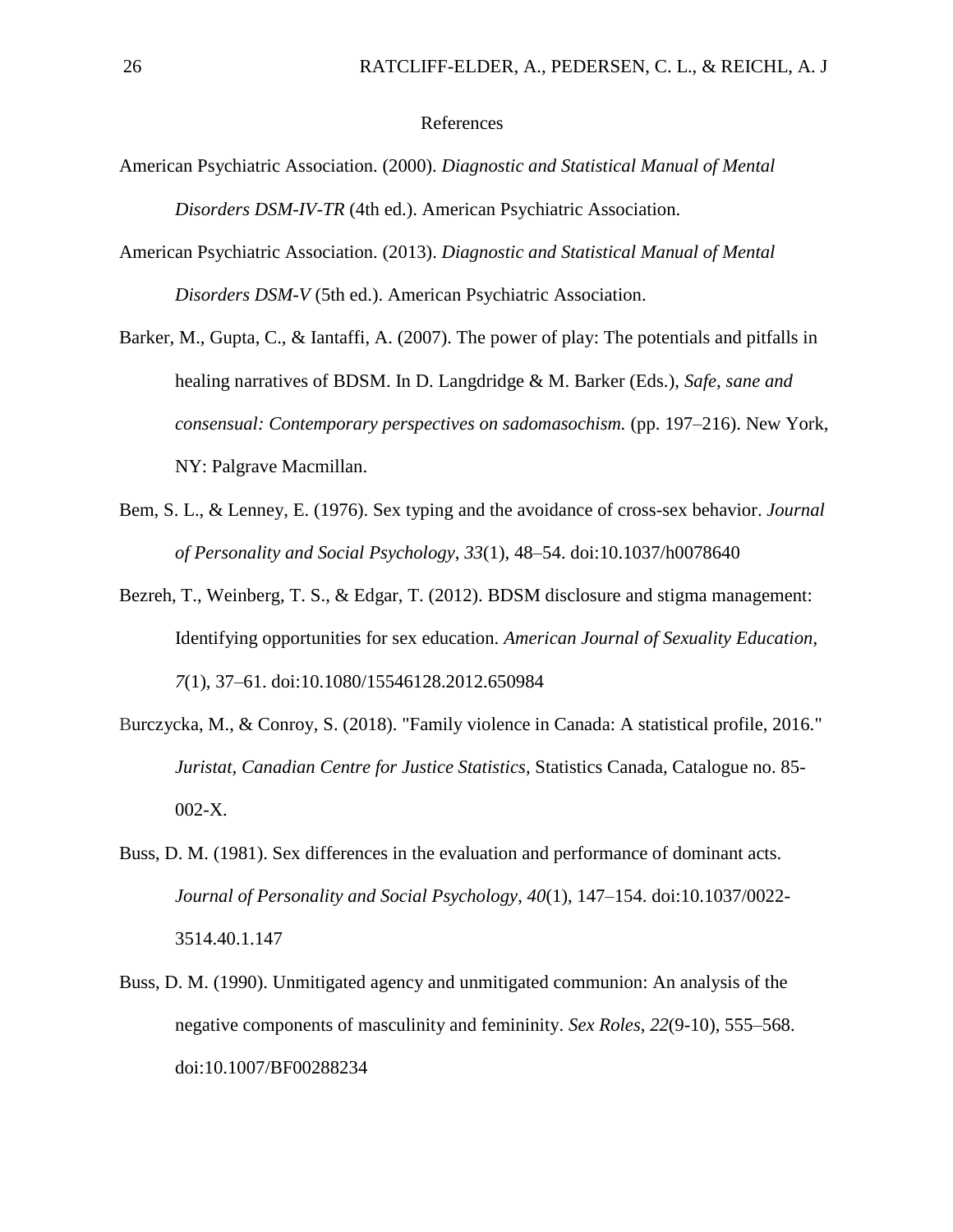- Buss, D. M., & Craik, K. H. (1980). The frequency concept of disposition: Dominance and prototypically dominant acts. *Journal of Personality*, *48*(3), 379–392. doi:10.1111/j.1467-6494.1980.tb00840.x
- Chancer, L. S. (2004). Rethinking domestic violence in theory and practice. *Deviant Behavior*, *25*(3), 255–275. doi:10.1080/01639620490431200
- Cross, P. A., & Matheson, K. (2006). Understanding sadomasochism: An empirical examination of four perspectives. *Journal of Homosexuality*, *50*(2-3), 133–166. doi:10.1300/J082v50n02\_07
- Deckha, M. (2011). Pain as culture: A postcolonial feminist approach to S/M and women's agency. *Sexualities*, *14*(2), 129–150. doi:10.1177/1363460711399032
- Department of Justice Canada. (2012, November 20). Consolidated federal laws of Canada, Criminal Code, Section 150.1: Sexual Offences. Retrieved December 28, 2012, from http://laws-lois.justice.gc.ca/eng/acts/C-46/
- France, M. (1984). Sadomasochism and feminism. *Feminist Review*, (16), 35. doi:10.2307/1394956
- Google. (2012). Google Images. Retrieved December 10, 2012, from https://www.google.ca/
- Government of Canada, S. C. (2001, January 15). 2006 Census of population. Retrieved December 16, 2012, from http://www12.statcan.gc.ca/census-recensement/2006/indexeng.cfm
- Green, Rachel. (2007). Total power exchange in a modern family: A personal perspective. In D. Langdridge & M. Barker (Eds.), *Safe, sane and consensual: Contemporary perspectives on sadomasochism.* (pp. 292–296). New York, NY: Palgrave Macmillan.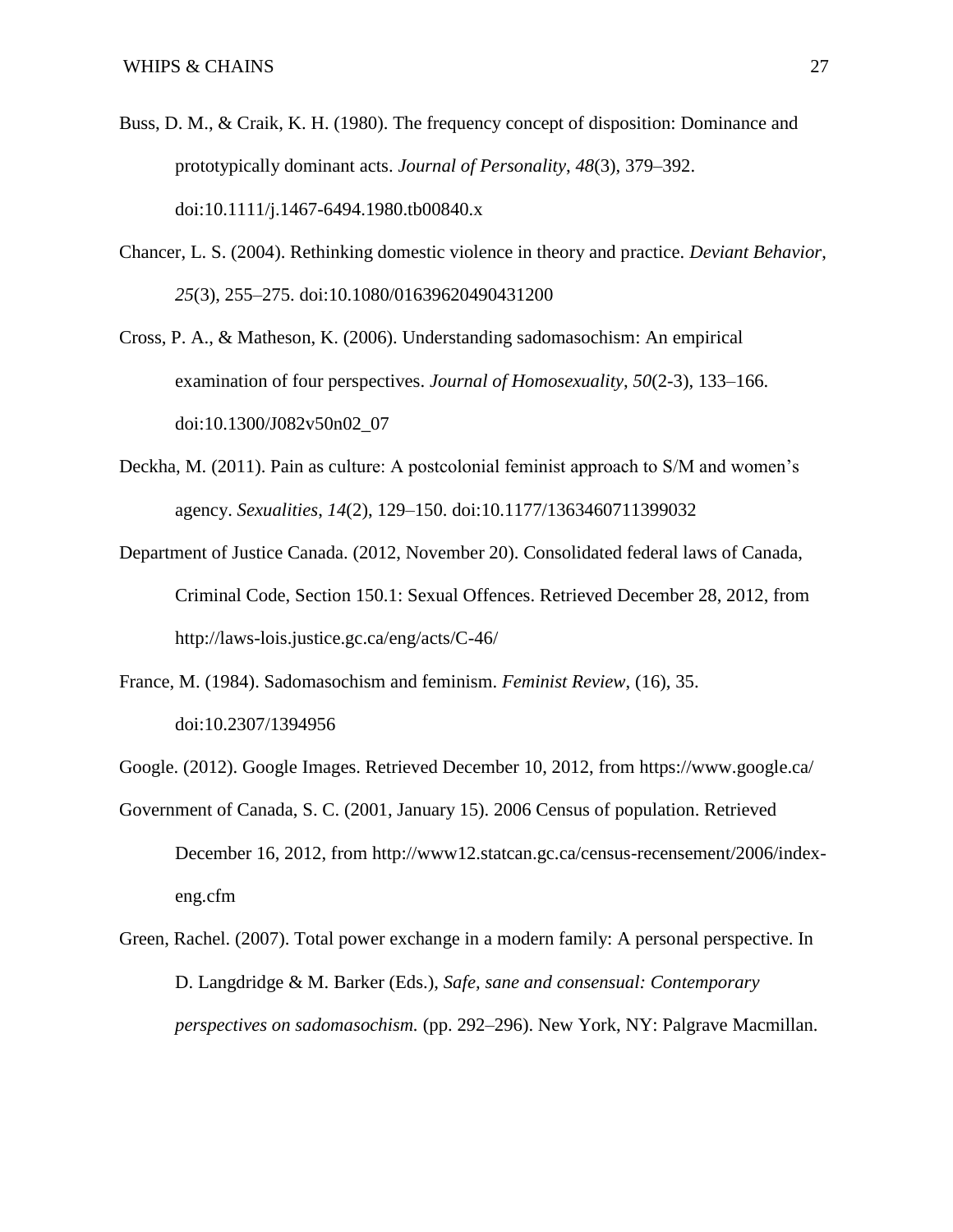- Green, Richard. (2001). (Serious) sadomasochism: A protected right of privacy? A*rchives of Sexual Behavior, 30*(5), 543–550. doi:10.1023/A:1010295302496
- Herek, G. M. (2009). Hate crimes and stigma-related experiences among sexual minority adults in the United States prevalence estimates from a national probability sample. J*ournal of Interpersonal Violence, 24*(1), 54–74. doi:10.1177/0886260508316477

James, E. L. (2012). *Fifty shades of grey: Book one of the fifty shades trilogy*. Vintage.

- Johnson, H., & Bunge, V. P. (2001). Prevelance and consequences of spousal assault in Canada. *Canadian Journal of Criminology*, *43*(1), 27–45.
- Klein, M., & Moser, C. (2006). SM (Sadomasochistic) Interests as an issue in a child custody proceeding. *Journal of Homosexuality*, *50*(2-3), 233–242. doi:10.1300/J082v50n02\_11
- Kleinplatz, P. J., & Moser, C. (2007). Is SM pathological? In D. Langdridge & M. Barker (Eds.), *Safe, sane and consensual: Contemporary perspectives on sadomasochism*. (pp. 55–62). New York, NY: Palgrave Macmillan.
- Langdridge, D., & Barker, M. (2007). Situating sadomasochism. In D. Langdridge & M. Barker (Eds.), *Safe, sane and consensual: Contemporary perspectives on sadomasochism*. (pp. 3–9). New York, NY: Palgrave Macmillan.
- Langdridge, D., & Butt, T. (2005). The erotic construction of power exchange. *Journal of Constructivist Psychology, 18*(1), 65–73. doi:10.1080/10720530590523099
- McCreary, D. R., & Rhodes, N. D. (2001). On the gender-typed nature of dominant and submissive acts. *Sex Roles, 44*(5-6), 339–350. doi:10.1023/A:1010933700912
- Moser, C., & Kleinplatz, P. J. (2005). DSM-IV-TR and the paraphilias: An argument for removal. *Journal of Psychology & Human Sexuality*, *17*(3-4), 91–109. doi:10.1300/J056v17n03\_05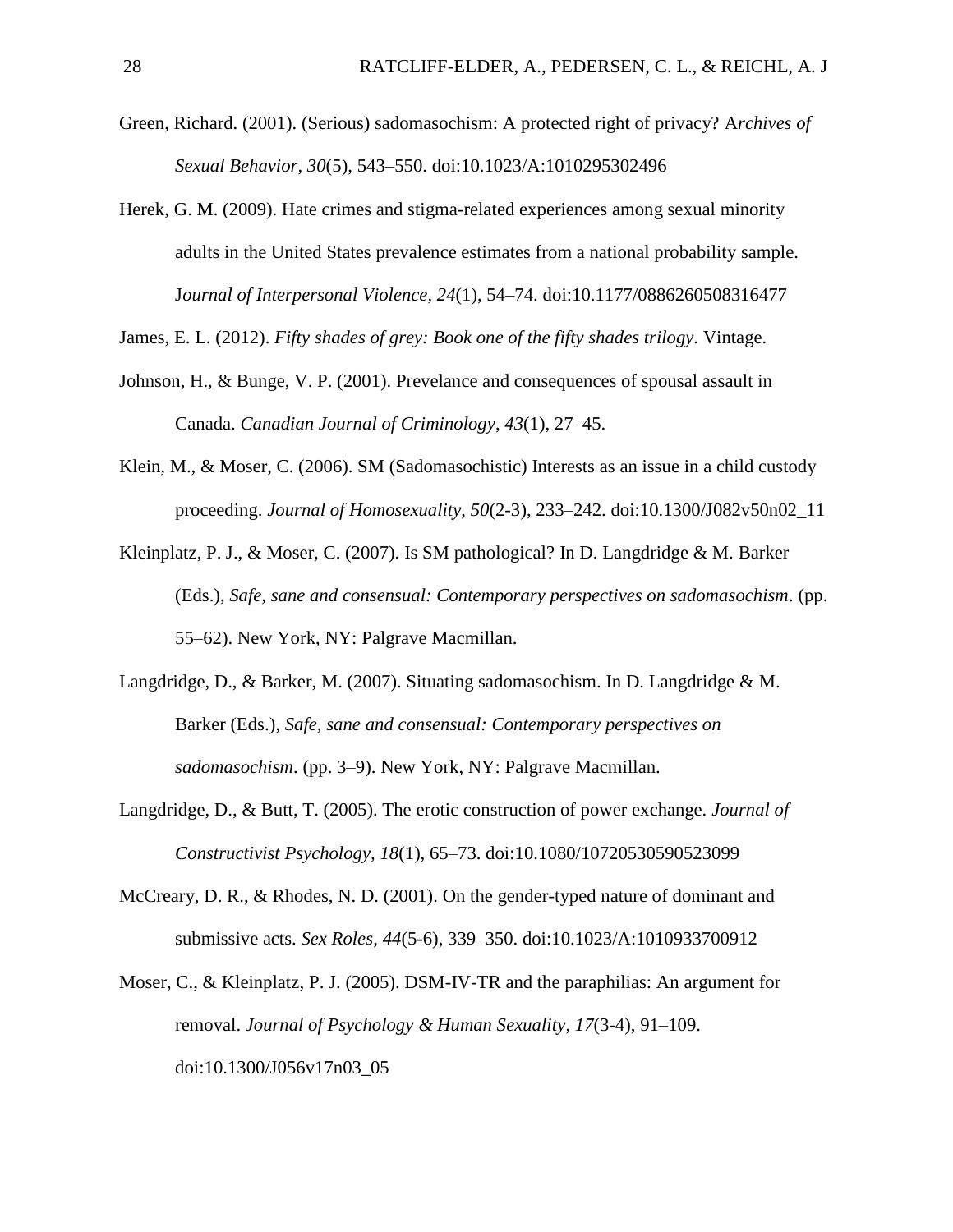- Moser, C., & Kleinplatz, P. J. (2006). Introduction: The state of our knowledge on SM. *Journal of Homosexuality*, *50*(2-3), 1–15. doi:10.1300/J082v50n02\_01
- Perloff, R. M. (2010). *The dynamics of persuasion: Communication and attitudes in the twenty-first century* (4th ed.). Routledge.
- Pettigrew, T. F. (1998). Intergroup contact theory. *Annual Review of Psychology*, *49*, 65–85. doi:10.1146/annurev.psych.49.1.65
- Pettigrew, T. F., Christ, O., Wagner, U., & Stellmacher, J. (2007). Direct and indirect intergroup contact effects on prejudice: A normative interpretation. *International Journal of Intercultural Relations*, *31*(4), 411–425. doi:10.1016/j.ijintrel.2006.11.003
- Pettigrew, T. F., & Tropp, L. R. (2006). A meta-analytic test of intergroup contact theory. *Journal of Personality and Social Psychology*, *90*(5), 751–783. doi:10.1037/0022- 3514.90.5.751
- Pettigrew, T. F., Tropp, L. R., Wagner, U., & Christ, O. (2011). Recent advances in intergroup contact theory. *International Journal of Intercultural Relations*, *35*(3), 271–280. doi:10.1016/j.ijintrel.2011.03.001
- Reinisch, J. M., Beasley, R., & Kent, D. (1990). *The Kinsey Institute new report on sex: What you must know to be sexually literate*. (D. Kent, Ed.). New York, NY US: St Martin's Press.

Richters, J., de Visser, R. O., Rissel, C. E., Grulich, A. E., & Smith, A. M. A. (2008). Demographic and psychosocial features of participants in bondage and discipline, "sadomasochism" or dominance and submission (BDSM): Data from a national survey. *Journal of Sexual Medicine*, *5*(7), 1660–1668. doi:10.1111/j.1743-6109.2008.00795.x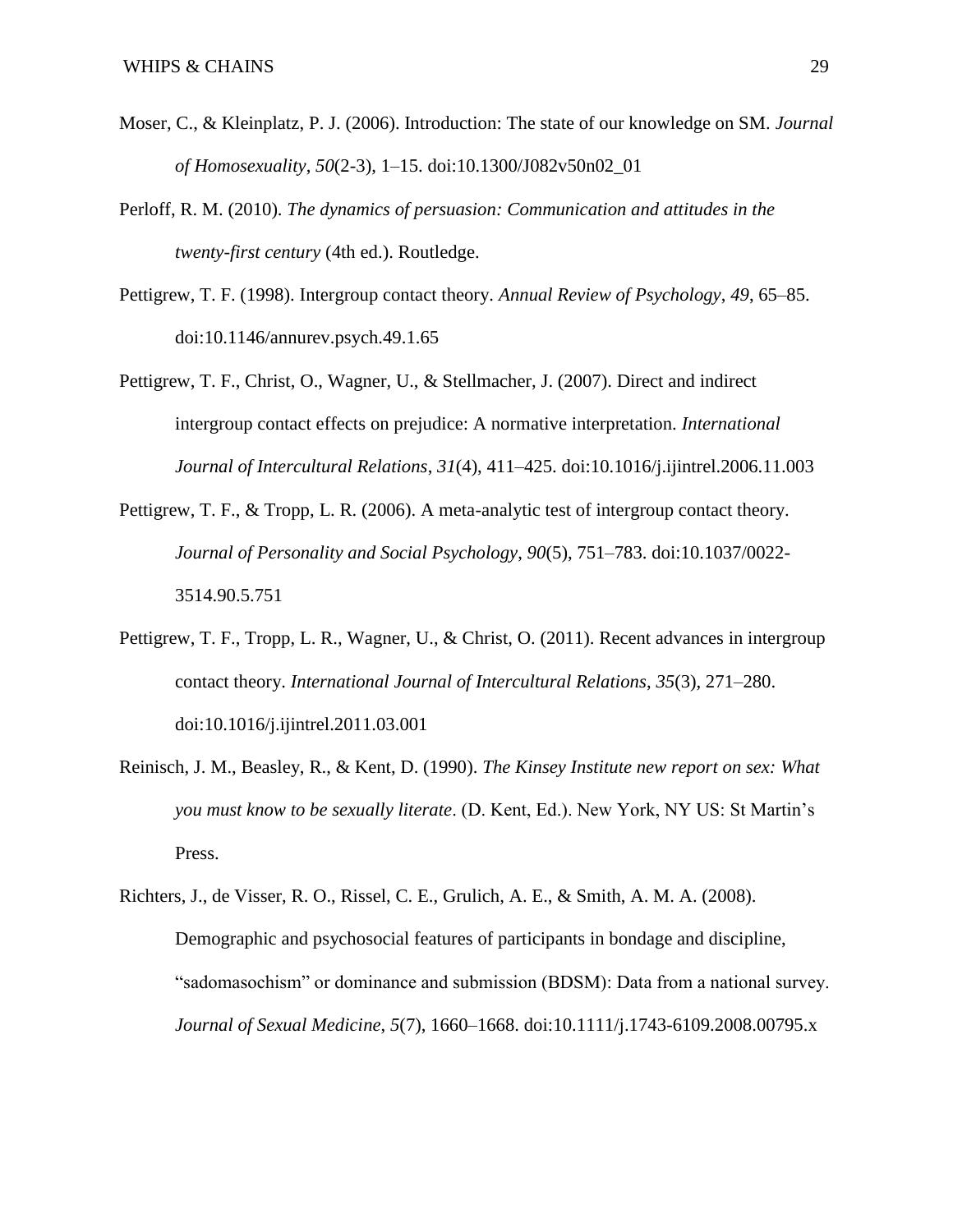- Sisson, K. (2007). The cultural formation of S/M: History and analysis. In D. Langdridge & M. Barker (Eds.), *Safe, sane and consensual: Contemporary perspectives on sadomasochism*. (pp. 10–34). New York, NY: Palgrave Macmillan.
- Spence, J. T., & Helmreich, R. L. (1980). Masculine instrumentality and feminine expressiveness: Their relationships with sex role attitudes and behaviors. *Psychology of Women Quarterly*, *5*(2), 147–163. doi:10.1111/j.1471-6402.1980.tb00951.x
- Sprott, R. A., & Bienvenu, R. V. I. (2007). CARAS: An initiative to link alternative sexuality communities and academic researchers. In D. Langdridge & M. Barker (Eds.), *Safe, sane and consensual: Contemporary perspectives on sadomasochism*. (pp. 243–260). New York, NY: Palgrave Macmillan.
- United Kingdom House of Lords Decisions. *R v Brown [1992] UKHL 7 (UKHL (1992) March 11, 1993)*. Retrieved from http://www.bailii.org/uk/cases/UKHL/1992/7.html
- United Kingdom Legislation. (2012). Offences against the person act 1861, Article 47: Assault occasioning bodily harm. Text. Retrieved December 20, 2012, from http://www.legislation.gov.uk/ukpga/Vict/24-25/100/contents
- Walch, S. E., Sinkkanen, K. A., Swain, E. M., Francisco, J., Breaux, C. A., & Sjoberg, M. D. (2012). Using intergroup contact theory to reduce stigma against transgender individuals: Impact of a transgender speaker panel presentation. *Journal of Applied Social Psychology*, *42*(10), 2583–2605. doi:10.1111/j.1559-1816.2012.00955.x
- Weait, M. (2007). Sadomasochism and the law. In D. Langdridge & M. Barker (Eds.), *Safe, sane and consensual: Contemporary perspectives on sadomasochism*. (pp. 63–82). New York, NY: Palgrave Macmillan.